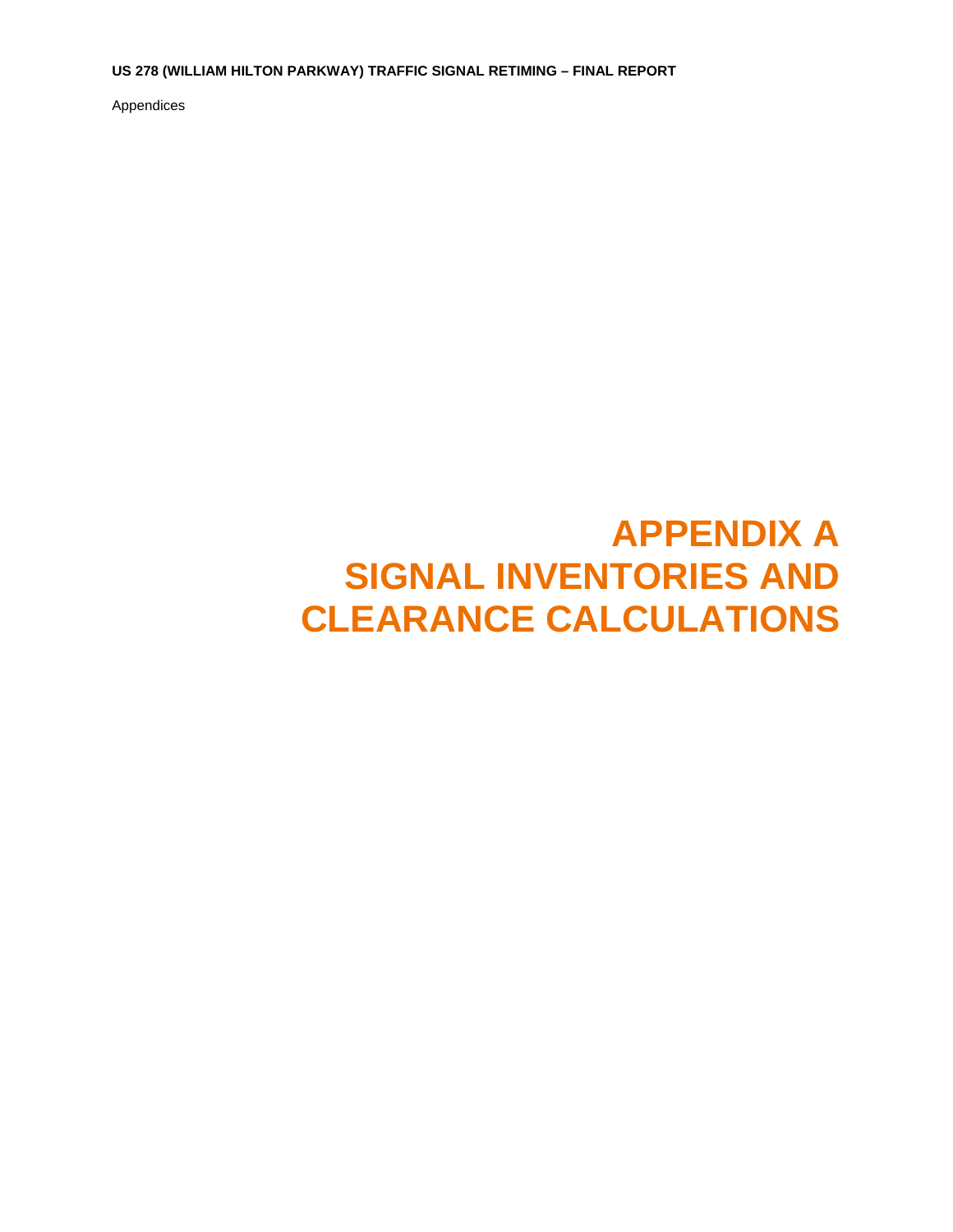| <b>Clearance Time Calculations</b> |                                 |                |                         |                |                         |                           |                |               |                |  |  |
|------------------------------------|---------------------------------|----------------|-------------------------|----------------|-------------------------|---------------------------|----------------|---------------|----------------|--|--|
| City:                              | <b>Hilton Head Island</b>       |                |                         | District:      | <b>Six</b>              |                           |                |               |                |  |  |
| County:                            | <b>Beaufort</b>                 |                |                         | Sig. Inv. #    |                         |                           |                |               |                |  |  |
| <b>NB Street:</b>                  | <b>Chamberlin Drive</b>         |                |                         |                |                         |                           | Synchro Node # |               |                |  |  |
| <b>SB Street:</b>                  | <b>Squire Pope Road</b>         |                |                         |                |                         | <b>SD</b><br>Computed by: |                |               |                |  |  |
| <b>EB Street:</b>                  | <b>US 278</b>                   |                |                         |                |                         |                           | Checked by:    | AE 3/13/18    |                |  |  |
| <b>WB Street:</b>                  | <b>US 278</b>                   |                |                         |                |                         |                           | Approved by:   |               |                |  |  |
|                                    |                                 |                |                         |                |                         |                           |                |               |                |  |  |
| <b>Movement</b>                    | <b>Street Name</b>              |                | <b>Chamberlin Drive</b> |                | <b>Squire Pope Road</b> | <b>US 278</b>             |                | <b>US 278</b> |                |  |  |
|                                    | Orientation                     |                | Northbound              |                | Southbound              |                           | Eastbound      |               | Westbound      |  |  |
|                                    | Turn movement                   | Left           | <b>Thru</b>             | Left           | Thru                    | Left                      | Thru           | Left          | Thru           |  |  |
|                                    |                                 |                |                         |                |                         |                           |                |               |                |  |  |
| NEMA Phase #                       | Protected                       |                | 8                       |                | 4                       | 5                         | $\overline{2}$ | 1             | 6              |  |  |
|                                    | Permissive                      | 8              |                         | $\overline{4}$ |                         | $\overline{2}$            |                | 6             |                |  |  |
|                                    | <b>FYA</b>                      |                |                         |                |                         |                           |                |               |                |  |  |
| Speed                              | mph                             | 20             | 30                      | 20             | 40                      | 20                        | 45             | 20            | 45             |  |  |
|                                    | ft/sec                          | 29.33          | 44.00                   | 29.33          | 58.67                   | 29.33                     | 66.00          | 29.33         | 66.00          |  |  |
|                                    |                                 |                |                         |                |                         |                           |                |               |                |  |  |
| Grade                              | $\%$                            |                | 0%                      |                | 0%                      |                           | 0%             |               | 0%             |  |  |
|                                    | Grade at Stopbar, ft            |                | 0.0%                    |                | 0.0%                    |                           | 0.0%           |               | 0.0%           |  |  |
|                                    | Grade at Setback, ft            | 0.0%           |                         |                | 0.0%                    |                           | 0.0%           |               | 0.0%           |  |  |
|                                    |                                 |                |                         |                |                         |                           |                |               |                |  |  |
| <b>Clear Distance</b>              | feet                            | 74             | 91                      | 78             | 103                     | 77                        | 71             | 75            | 61             |  |  |
| <b>Ped Cross Dist</b>              | Crosswalk (feet)                |                |                         |                | 82                      |                           | 72             |               | 45             |  |  |
|                                    | From B1 (feet)                  |                |                         |                | 28                      |                           |                |               |                |  |  |
|                                    | From B2 (feet)                  |                |                         |                | 16                      |                           |                |               |                |  |  |
|                                    |                                 |                |                         |                |                         |                           |                |               |                |  |  |
| Parameters                         | Percept-React Time, sec         | 1.0            | 1.0                     | 1.0            | 1.0                     | 1.0                       | 1.0            | 1.0           | 1.0            |  |  |
|                                    | Decel Rate, ft/sec <sup>2</sup> | 10.0           | 10.0                    | 10.0           | 10.0                    | 10.0                      | 10.0           | 10.0          | 10.0           |  |  |
|                                    | Walk Speed, fps                 | 3.5            | 3.5                     | 3.5            | 3.5                     | 3.5                       | 3.5            | 3.5           | 3.5            |  |  |
|                                    | Walk Speed Bx, fps              | 3.0            | 3.0                     | 3.0            | 3.0                     | 3.0                       | 3.0            | 3.0           | 3.0            |  |  |
|                                    | Walk Time, sec                  | 7.0            | 7.0                     | 7.0            | 7.0                     | 7.0                       | 7.0            | 7.0           | 7.0            |  |  |
| <b>Movement Calcs</b>              |                                 |                |                         |                | 4.0                     |                           |                |               |                |  |  |
|                                    | Yellow, sec                     | 2.5            | 3.3                     | 2.5            |                         | 2.5                       | 4.4            | 2.5           | 4.4            |  |  |
|                                    | All Red, sec                    | 2.6            | 2.1                     | 2.7            | 1.8                     | 2.7                       | 1.1            | 2.6           | 1.0            |  |  |
|                                    | Mitigated Red, sec              | $\blacksquare$ | $\Box$                  | $\blacksquare$ |                         | $\overline{\phantom{a}}$  |                |               |                |  |  |
|                                    | Unadjusted FDW, sec             |                |                         |                | 23.4                    |                           | 20.6           |               | 12.9           |  |  |
|                                    | Unadjusted B1 FDW, sec          |                |                         |                | 2.3                     |                           |                |               |                |  |  |
|                                    | Unadjusted B2 FDW, sec          |                |                         |                | $-1.7$                  |                           |                |               |                |  |  |
| <b>Movement Results</b>            | Yellow, sec                     | 3.0            | 3.3                     | 3.0            | 4.0                     | 3.0                       | 4.4            | 3.0           | 4.4            |  |  |
|                                    | All Red, sec                    | 2.6            | 2.1                     | 2.7            | 1.8                     | 2.7                       | 1.1            | 2.6           | 1.0            |  |  |
|                                    | Total Clear, sec                | 5.6            | 5.4                     | 5.7            | 5.8                     | 5.7                       | 5.5            | 5.6           | 5.4            |  |  |
|                                    |                                 |                |                         |                |                         |                           |                |               |                |  |  |
| <b>Shared Mvmt Calc</b>            | Yellow, sec                     |                | 3.3                     |                | 4.0                     |                           | 4.4            |               | 4.4            |  |  |
|                                    | All Red, sec                    |                | 2.3                     |                | 1.8                     |                           | 1.3            |               | 1.2            |  |  |
|                                    | Total Clear, sec                |                | $\overline{5.6}$        |                | 5.8                     |                           | 5.7            |               | 5.6            |  |  |
|                                    | Unadjusted FDW, sec             |                | 0.0                     |                | 23.4                    |                           | 20.6           |               | 12.9           |  |  |
|                                    | Unadjusted B1 FDW, sec          |                | 0.0                     |                | 2.3                     |                           | 0.0            |               | 0.0            |  |  |
|                                    | Unadjusted B2 FDW, sec          |                | 0.0                     |                | $-1.7$                  |                           | 0.0            |               | 0.0            |  |  |
| Recommended:                       | Phase #                         |                | 8                       |                | 4                       | 5                         | $\overline{2}$ | 1             | 6              |  |  |
| Yellow                             | sec                             |                | 3.3                     |                | 4.0                     | 3.0                       | 4.4            | 3.0           | 4.4            |  |  |
| All Red                            | sec                             |                | 2.3                     |                | 1.8                     | 2.7                       | 1.3            | 2.6           | 1.2            |  |  |
| Walk                               | sec                             |                |                         |                | $\overline{7}$          |                           | $\overline{7}$ |               | $\overline{7}$ |  |  |
| <b>FDW</b>                         | sec                             |                |                         |                | 24                      |                           | 21             |               | 13             |  |  |
|                                    |                                 |                |                         |                |                         |                           |                |               |                |  |  |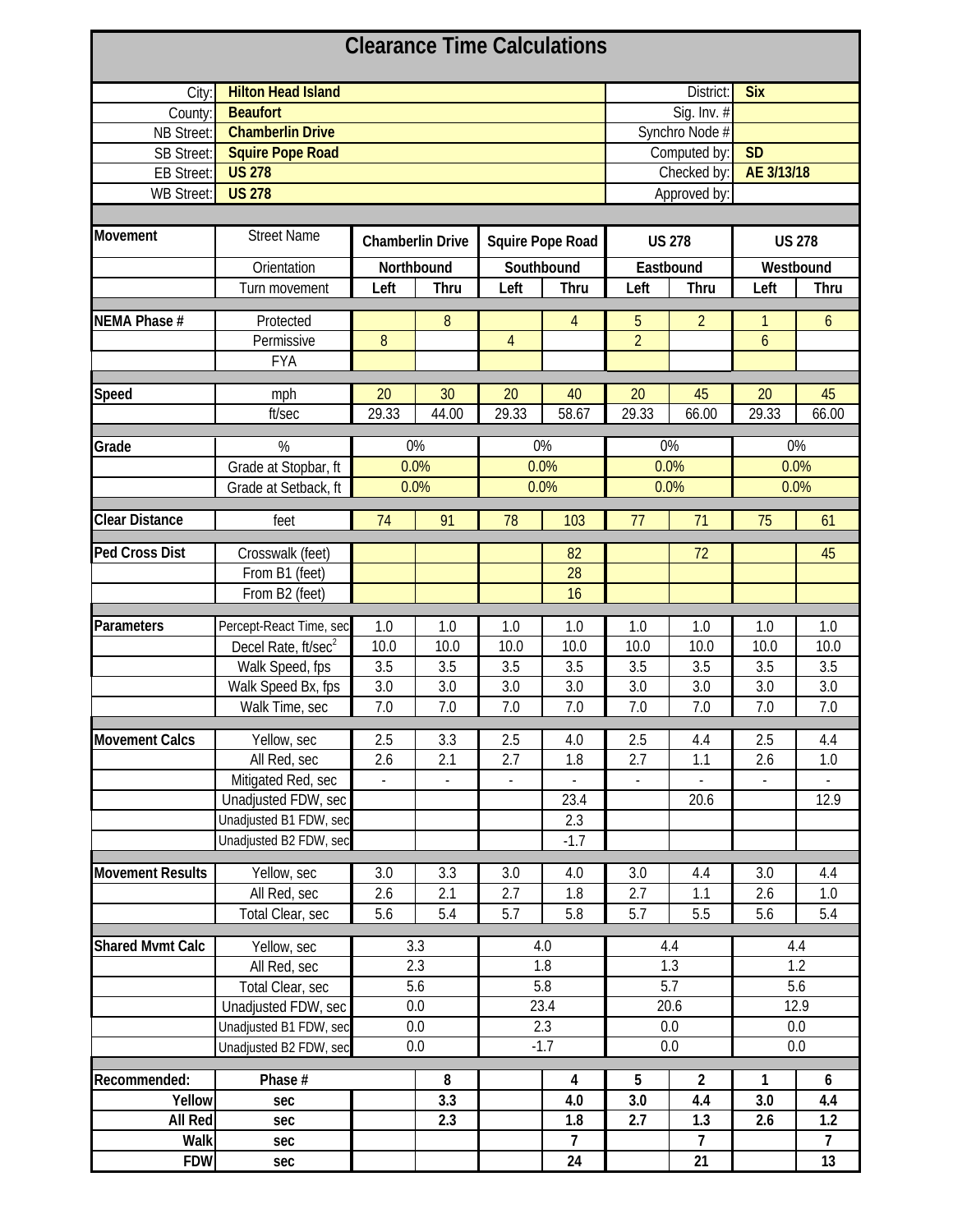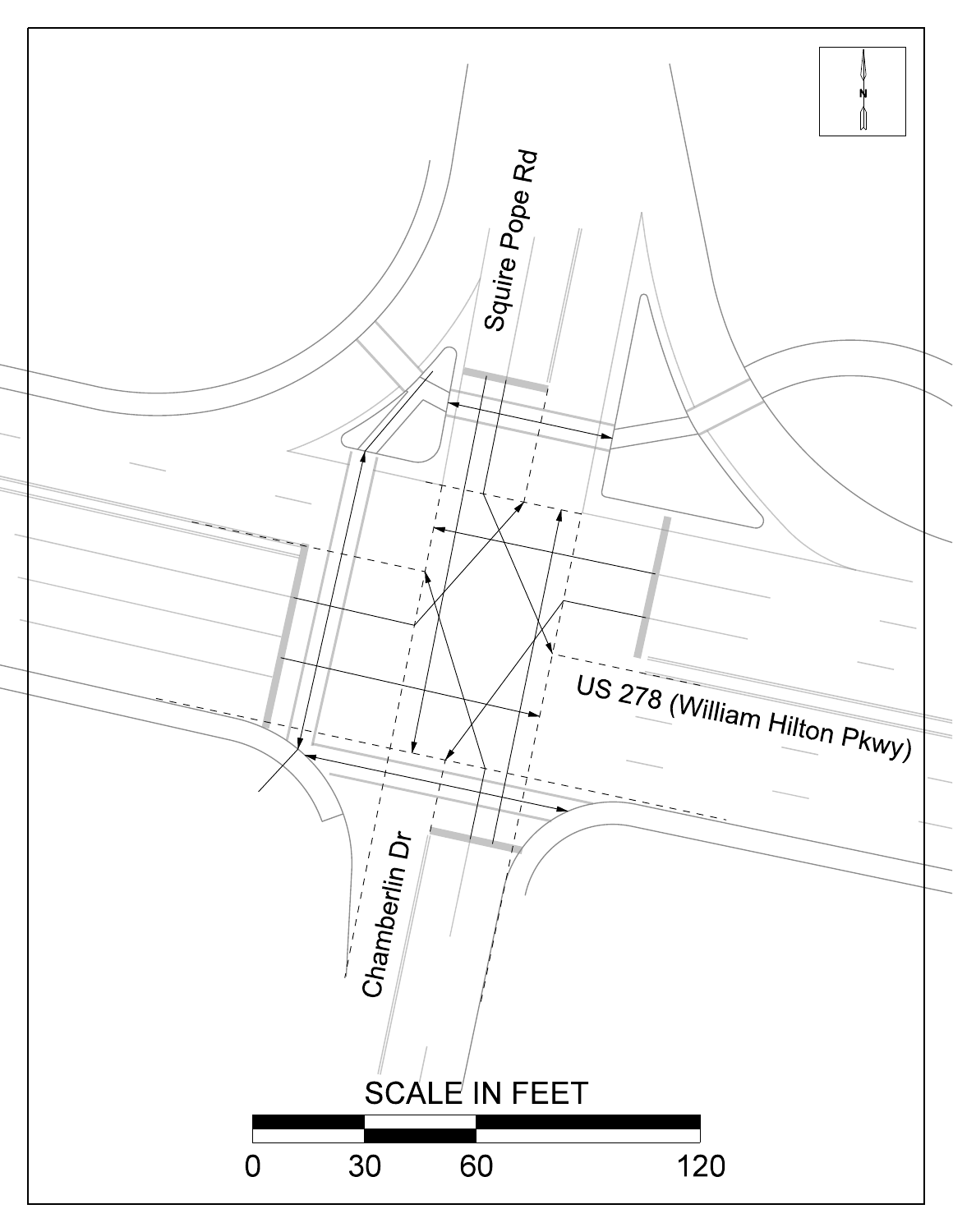| <b>Hilton Head Island</b><br>District:<br><b>Six</b><br>City:<br>Sig. Inv. #<br><b>Beaufort</b><br>County:<br>Synchro Node #<br><b>Spanish Wells Road</b><br>NB Street:<br><b>Wild Horse Road</b><br><b>SD</b><br><b>SB Street:</b><br>Computed by:<br>AE 3/13/18<br><b>US 278</b><br>Checked by:<br><b>EB Street:</b><br><b>US 278</b><br>Approved by:<br><b>WB Street:</b><br><b>Street Name</b><br>Spanish Wells Road<br><b>Wild Horse Road</b><br><b>US 278</b><br><b>US 278</b><br>Orientation<br>Northbound<br>Southbound<br>Eastbound<br>Westbound<br>Thru<br>Left<br>Left<br>Thru<br>Left<br>Thru<br>Left<br>Turn movement<br><b>Thru</b><br>NEMA Phase #<br>$\boldsymbol{8}$<br>5<br>$\overline{2}$<br>4<br>Protected<br>1<br>6<br>$\boldsymbol{8}$<br>$\overline{4}$<br>Permissive<br><b>FYA</b><br>20<br>45<br>20<br>40<br>20<br>20<br>45<br>Speed<br>45<br>mph<br>ft/sec<br>29.33<br>66.00<br>29.33<br>58.67<br>29.33<br>29.33<br>66.00<br>66.00<br>0%<br>0%<br>0%<br>0%<br>%<br>0.0%<br>0.0%<br>0.0%<br>0.0%<br>Grade at Stopbar, ft<br>0.0%<br>0.0%<br>0.0%<br>0.0%<br>Grade at Setback, ft<br>129<br>134<br>133<br>125<br>72<br>feet<br>94<br>101<br>81<br><b>Ped Cross Dist</b><br>Crosswalk (feet)<br>117<br>73<br>From B1 (feet)<br>6<br>8<br>From B2 (feet)<br>Parameters<br>Percept-React Time, sec<br>1.0<br>1.0<br>1.0<br>1.0<br>1.0<br>1.0<br>1.0<br>1.0<br>10.0<br>10.0<br>10.0<br>10.0<br>10.0<br>Decel Rate, ft/sec <sup>2</sup><br>10.0<br>10.0<br>10.0<br>Walk Speed, fps<br>3.5<br>3.5<br>3.5<br>3.5<br>3.5<br>3.5<br>3.5<br>3.5<br>3.0<br>Walk Speed Bx, fps<br>3.0<br>3.0<br>3.0<br>3.0<br>3.0<br>3.0<br>3.0<br>7.0<br>7.0<br>7.0<br>7.0<br>7.0<br>7.0<br>7.0<br>7.0<br>Walk Time, sec<br>4.4<br><b>Movement Calcs</b><br>Yellow, sec<br>2.5<br>4.4<br>2.5<br>4.0<br>2.5<br>2.5<br>4.4<br>1.9<br>All Red, sec<br>3.3<br>2.0<br>3.5<br>2.3<br>2.8<br>4.6<br>1.1<br>Mitigated Red, sec<br>3.2<br>3.3<br>3.8<br>$\overline{\phantom{a}}$<br>33.4<br>20.9<br>Unadjusted FDW, sec<br>Unadjusted B1 FDW, sec<br>$-5.0$<br>Unadjusted B2 FDW, sec<br>$-4.3$<br>3.0<br>Yellow, sec<br>3.0<br>4.4<br>3.0<br>4.0<br>3.0<br>4.4<br>4.4<br>3.2<br>2.3<br>3.8<br>2.8<br>All Red, sec<br>2.0<br>3.3<br>1.9<br>1.1<br>5.8<br>5.5<br>Total Clear, sec<br>6.2<br>6.3<br>6.3<br>6.8<br>6.3<br>6.4<br>4.4<br>4.0<br><b>Shared Mvmt Calc</b><br>Yellow, sec<br>None<br>None<br>2.0<br>2.3<br>None<br>None<br>All Red, sec<br>6.4<br>6.3<br><b>None</b><br>Total Clear, sec<br>None<br>33.4<br>0.0<br>None<br>None<br>Unadjusted FDW, sec<br>$-5.0$<br>0.0<br>None<br>Unadjusted B1 FDW, sec<br>None<br>0.0<br>$-4.3$<br>Unadjusted B2 FDW, sec<br>None<br>None<br>Phase #<br>8<br>5<br>$\overline{2}$<br>1<br>4<br>6<br>4.4<br>3.0<br>4.4<br>3.0<br>Yellow<br>4.0<br>4.4<br>sec<br>All Red<br>1.1<br>2.0<br>2.3<br>3.8<br>1.9<br>2.8<br>sec<br>$\overline{7}$<br>Walk<br>$\overline{7}$<br>sec<br><b>FDW</b> | <b>Clearance Time Calculations</b> |     |  |  |  |    |  |  |  |    |  |  |
|-------------------------------------------------------------------------------------------------------------------------------------------------------------------------------------------------------------------------------------------------------------------------------------------------------------------------------------------------------------------------------------------------------------------------------------------------------------------------------------------------------------------------------------------------------------------------------------------------------------------------------------------------------------------------------------------------------------------------------------------------------------------------------------------------------------------------------------------------------------------------------------------------------------------------------------------------------------------------------------------------------------------------------------------------------------------------------------------------------------------------------------------------------------------------------------------------------------------------------------------------------------------------------------------------------------------------------------------------------------------------------------------------------------------------------------------------------------------------------------------------------------------------------------------------------------------------------------------------------------------------------------------------------------------------------------------------------------------------------------------------------------------------------------------------------------------------------------------------------------------------------------------------------------------------------------------------------------------------------------------------------------------------------------------------------------------------------------------------------------------------------------------------------------------------------------------------------------------------------------------------------------------------------------------------------------------------------------------------------------------------------------------------------------------------------------------------------------------------------------------------------------------------------------------------------------------------------------------------------------------------------------------------------------------------------------------------------------------------------------------------------------------------------------------------------------------------------------------------------------------------------------------------------------------------|------------------------------------|-----|--|--|--|----|--|--|--|----|--|--|
|                                                                                                                                                                                                                                                                                                                                                                                                                                                                                                                                                                                                                                                                                                                                                                                                                                                                                                                                                                                                                                                                                                                                                                                                                                                                                                                                                                                                                                                                                                                                                                                                                                                                                                                                                                                                                                                                                                                                                                                                                                                                                                                                                                                                                                                                                                                                                                                                                                                                                                                                                                                                                                                                                                                                                                                                                                                                                                                         |                                    |     |  |  |  |    |  |  |  |    |  |  |
|                                                                                                                                                                                                                                                                                                                                                                                                                                                                                                                                                                                                                                                                                                                                                                                                                                                                                                                                                                                                                                                                                                                                                                                                                                                                                                                                                                                                                                                                                                                                                                                                                                                                                                                                                                                                                                                                                                                                                                                                                                                                                                                                                                                                                                                                                                                                                                                                                                                                                                                                                                                                                                                                                                                                                                                                                                                                                                                         |                                    |     |  |  |  |    |  |  |  |    |  |  |
|                                                                                                                                                                                                                                                                                                                                                                                                                                                                                                                                                                                                                                                                                                                                                                                                                                                                                                                                                                                                                                                                                                                                                                                                                                                                                                                                                                                                                                                                                                                                                                                                                                                                                                                                                                                                                                                                                                                                                                                                                                                                                                                                                                                                                                                                                                                                                                                                                                                                                                                                                                                                                                                                                                                                                                                                                                                                                                                         |                                    |     |  |  |  |    |  |  |  |    |  |  |
|                                                                                                                                                                                                                                                                                                                                                                                                                                                                                                                                                                                                                                                                                                                                                                                                                                                                                                                                                                                                                                                                                                                                                                                                                                                                                                                                                                                                                                                                                                                                                                                                                                                                                                                                                                                                                                                                                                                                                                                                                                                                                                                                                                                                                                                                                                                                                                                                                                                                                                                                                                                                                                                                                                                                                                                                                                                                                                                         |                                    |     |  |  |  |    |  |  |  |    |  |  |
|                                                                                                                                                                                                                                                                                                                                                                                                                                                                                                                                                                                                                                                                                                                                                                                                                                                                                                                                                                                                                                                                                                                                                                                                                                                                                                                                                                                                                                                                                                                                                                                                                                                                                                                                                                                                                                                                                                                                                                                                                                                                                                                                                                                                                                                                                                                                                                                                                                                                                                                                                                                                                                                                                                                                                                                                                                                                                                                         |                                    |     |  |  |  |    |  |  |  |    |  |  |
|                                                                                                                                                                                                                                                                                                                                                                                                                                                                                                                                                                                                                                                                                                                                                                                                                                                                                                                                                                                                                                                                                                                                                                                                                                                                                                                                                                                                                                                                                                                                                                                                                                                                                                                                                                                                                                                                                                                                                                                                                                                                                                                                                                                                                                                                                                                                                                                                                                                                                                                                                                                                                                                                                                                                                                                                                                                                                                                         |                                    |     |  |  |  |    |  |  |  |    |  |  |
|                                                                                                                                                                                                                                                                                                                                                                                                                                                                                                                                                                                                                                                                                                                                                                                                                                                                                                                                                                                                                                                                                                                                                                                                                                                                                                                                                                                                                                                                                                                                                                                                                                                                                                                                                                                                                                                                                                                                                                                                                                                                                                                                                                                                                                                                                                                                                                                                                                                                                                                                                                                                                                                                                                                                                                                                                                                                                                                         |                                    |     |  |  |  |    |  |  |  |    |  |  |
|                                                                                                                                                                                                                                                                                                                                                                                                                                                                                                                                                                                                                                                                                                                                                                                                                                                                                                                                                                                                                                                                                                                                                                                                                                                                                                                                                                                                                                                                                                                                                                                                                                                                                                                                                                                                                                                                                                                                                                                                                                                                                                                                                                                                                                                                                                                                                                                                                                                                                                                                                                                                                                                                                                                                                                                                                                                                                                                         | Movement                           |     |  |  |  |    |  |  |  |    |  |  |
|                                                                                                                                                                                                                                                                                                                                                                                                                                                                                                                                                                                                                                                                                                                                                                                                                                                                                                                                                                                                                                                                                                                                                                                                                                                                                                                                                                                                                                                                                                                                                                                                                                                                                                                                                                                                                                                                                                                                                                                                                                                                                                                                                                                                                                                                                                                                                                                                                                                                                                                                                                                                                                                                                                                                                                                                                                                                                                                         |                                    |     |  |  |  |    |  |  |  |    |  |  |
|                                                                                                                                                                                                                                                                                                                                                                                                                                                                                                                                                                                                                                                                                                                                                                                                                                                                                                                                                                                                                                                                                                                                                                                                                                                                                                                                                                                                                                                                                                                                                                                                                                                                                                                                                                                                                                                                                                                                                                                                                                                                                                                                                                                                                                                                                                                                                                                                                                                                                                                                                                                                                                                                                                                                                                                                                                                                                                                         |                                    |     |  |  |  |    |  |  |  |    |  |  |
|                                                                                                                                                                                                                                                                                                                                                                                                                                                                                                                                                                                                                                                                                                                                                                                                                                                                                                                                                                                                                                                                                                                                                                                                                                                                                                                                                                                                                                                                                                                                                                                                                                                                                                                                                                                                                                                                                                                                                                                                                                                                                                                                                                                                                                                                                                                                                                                                                                                                                                                                                                                                                                                                                                                                                                                                                                                                                                                         |                                    |     |  |  |  |    |  |  |  |    |  |  |
|                                                                                                                                                                                                                                                                                                                                                                                                                                                                                                                                                                                                                                                                                                                                                                                                                                                                                                                                                                                                                                                                                                                                                                                                                                                                                                                                                                                                                                                                                                                                                                                                                                                                                                                                                                                                                                                                                                                                                                                                                                                                                                                                                                                                                                                                                                                                                                                                                                                                                                                                                                                                                                                                                                                                                                                                                                                                                                                         |                                    |     |  |  |  |    |  |  |  |    |  |  |
|                                                                                                                                                                                                                                                                                                                                                                                                                                                                                                                                                                                                                                                                                                                                                                                                                                                                                                                                                                                                                                                                                                                                                                                                                                                                                                                                                                                                                                                                                                                                                                                                                                                                                                                                                                                                                                                                                                                                                                                                                                                                                                                                                                                                                                                                                                                                                                                                                                                                                                                                                                                                                                                                                                                                                                                                                                                                                                                         |                                    |     |  |  |  |    |  |  |  |    |  |  |
|                                                                                                                                                                                                                                                                                                                                                                                                                                                                                                                                                                                                                                                                                                                                                                                                                                                                                                                                                                                                                                                                                                                                                                                                                                                                                                                                                                                                                                                                                                                                                                                                                                                                                                                                                                                                                                                                                                                                                                                                                                                                                                                                                                                                                                                                                                                                                                                                                                                                                                                                                                                                                                                                                                                                                                                                                                                                                                                         |                                    |     |  |  |  |    |  |  |  |    |  |  |
|                                                                                                                                                                                                                                                                                                                                                                                                                                                                                                                                                                                                                                                                                                                                                                                                                                                                                                                                                                                                                                                                                                                                                                                                                                                                                                                                                                                                                                                                                                                                                                                                                                                                                                                                                                                                                                                                                                                                                                                                                                                                                                                                                                                                                                                                                                                                                                                                                                                                                                                                                                                                                                                                                                                                                                                                                                                                                                                         |                                    |     |  |  |  |    |  |  |  |    |  |  |
|                                                                                                                                                                                                                                                                                                                                                                                                                                                                                                                                                                                                                                                                                                                                                                                                                                                                                                                                                                                                                                                                                                                                                                                                                                                                                                                                                                                                                                                                                                                                                                                                                                                                                                                                                                                                                                                                                                                                                                                                                                                                                                                                                                                                                                                                                                                                                                                                                                                                                                                                                                                                                                                                                                                                                                                                                                                                                                                         |                                    |     |  |  |  |    |  |  |  |    |  |  |
|                                                                                                                                                                                                                                                                                                                                                                                                                                                                                                                                                                                                                                                                                                                                                                                                                                                                                                                                                                                                                                                                                                                                                                                                                                                                                                                                                                                                                                                                                                                                                                                                                                                                                                                                                                                                                                                                                                                                                                                                                                                                                                                                                                                                                                                                                                                                                                                                                                                                                                                                                                                                                                                                                                                                                                                                                                                                                                                         |                                    |     |  |  |  |    |  |  |  |    |  |  |
|                                                                                                                                                                                                                                                                                                                                                                                                                                                                                                                                                                                                                                                                                                                                                                                                                                                                                                                                                                                                                                                                                                                                                                                                                                                                                                                                                                                                                                                                                                                                                                                                                                                                                                                                                                                                                                                                                                                                                                                                                                                                                                                                                                                                                                                                                                                                                                                                                                                                                                                                                                                                                                                                                                                                                                                                                                                                                                                         | Grade                              |     |  |  |  |    |  |  |  |    |  |  |
|                                                                                                                                                                                                                                                                                                                                                                                                                                                                                                                                                                                                                                                                                                                                                                                                                                                                                                                                                                                                                                                                                                                                                                                                                                                                                                                                                                                                                                                                                                                                                                                                                                                                                                                                                                                                                                                                                                                                                                                                                                                                                                                                                                                                                                                                                                                                                                                                                                                                                                                                                                                                                                                                                                                                                                                                                                                                                                                         |                                    |     |  |  |  |    |  |  |  |    |  |  |
|                                                                                                                                                                                                                                                                                                                                                                                                                                                                                                                                                                                                                                                                                                                                                                                                                                                                                                                                                                                                                                                                                                                                                                                                                                                                                                                                                                                                                                                                                                                                                                                                                                                                                                                                                                                                                                                                                                                                                                                                                                                                                                                                                                                                                                                                                                                                                                                                                                                                                                                                                                                                                                                                                                                                                                                                                                                                                                                         |                                    |     |  |  |  |    |  |  |  |    |  |  |
|                                                                                                                                                                                                                                                                                                                                                                                                                                                                                                                                                                                                                                                                                                                                                                                                                                                                                                                                                                                                                                                                                                                                                                                                                                                                                                                                                                                                                                                                                                                                                                                                                                                                                                                                                                                                                                                                                                                                                                                                                                                                                                                                                                                                                                                                                                                                                                                                                                                                                                                                                                                                                                                                                                                                                                                                                                                                                                                         | <b>Clear Distance</b>              |     |  |  |  |    |  |  |  |    |  |  |
|                                                                                                                                                                                                                                                                                                                                                                                                                                                                                                                                                                                                                                                                                                                                                                                                                                                                                                                                                                                                                                                                                                                                                                                                                                                                                                                                                                                                                                                                                                                                                                                                                                                                                                                                                                                                                                                                                                                                                                                                                                                                                                                                                                                                                                                                                                                                                                                                                                                                                                                                                                                                                                                                                                                                                                                                                                                                                                                         |                                    |     |  |  |  |    |  |  |  |    |  |  |
|                                                                                                                                                                                                                                                                                                                                                                                                                                                                                                                                                                                                                                                                                                                                                                                                                                                                                                                                                                                                                                                                                                                                                                                                                                                                                                                                                                                                                                                                                                                                                                                                                                                                                                                                                                                                                                                                                                                                                                                                                                                                                                                                                                                                                                                                                                                                                                                                                                                                                                                                                                                                                                                                                                                                                                                                                                                                                                                         |                                    |     |  |  |  |    |  |  |  |    |  |  |
|                                                                                                                                                                                                                                                                                                                                                                                                                                                                                                                                                                                                                                                                                                                                                                                                                                                                                                                                                                                                                                                                                                                                                                                                                                                                                                                                                                                                                                                                                                                                                                                                                                                                                                                                                                                                                                                                                                                                                                                                                                                                                                                                                                                                                                                                                                                                                                                                                                                                                                                                                                                                                                                                                                                                                                                                                                                                                                                         |                                    |     |  |  |  |    |  |  |  |    |  |  |
|                                                                                                                                                                                                                                                                                                                                                                                                                                                                                                                                                                                                                                                                                                                                                                                                                                                                                                                                                                                                                                                                                                                                                                                                                                                                                                                                                                                                                                                                                                                                                                                                                                                                                                                                                                                                                                                                                                                                                                                                                                                                                                                                                                                                                                                                                                                                                                                                                                                                                                                                                                                                                                                                                                                                                                                                                                                                                                                         |                                    |     |  |  |  |    |  |  |  |    |  |  |
|                                                                                                                                                                                                                                                                                                                                                                                                                                                                                                                                                                                                                                                                                                                                                                                                                                                                                                                                                                                                                                                                                                                                                                                                                                                                                                                                                                                                                                                                                                                                                                                                                                                                                                                                                                                                                                                                                                                                                                                                                                                                                                                                                                                                                                                                                                                                                                                                                                                                                                                                                                                                                                                                                                                                                                                                                                                                                                                         |                                    |     |  |  |  |    |  |  |  |    |  |  |
|                                                                                                                                                                                                                                                                                                                                                                                                                                                                                                                                                                                                                                                                                                                                                                                                                                                                                                                                                                                                                                                                                                                                                                                                                                                                                                                                                                                                                                                                                                                                                                                                                                                                                                                                                                                                                                                                                                                                                                                                                                                                                                                                                                                                                                                                                                                                                                                                                                                                                                                                                                                                                                                                                                                                                                                                                                                                                                                         |                                    |     |  |  |  |    |  |  |  |    |  |  |
|                                                                                                                                                                                                                                                                                                                                                                                                                                                                                                                                                                                                                                                                                                                                                                                                                                                                                                                                                                                                                                                                                                                                                                                                                                                                                                                                                                                                                                                                                                                                                                                                                                                                                                                                                                                                                                                                                                                                                                                                                                                                                                                                                                                                                                                                                                                                                                                                                                                                                                                                                                                                                                                                                                                                                                                                                                                                                                                         |                                    |     |  |  |  |    |  |  |  |    |  |  |
|                                                                                                                                                                                                                                                                                                                                                                                                                                                                                                                                                                                                                                                                                                                                                                                                                                                                                                                                                                                                                                                                                                                                                                                                                                                                                                                                                                                                                                                                                                                                                                                                                                                                                                                                                                                                                                                                                                                                                                                                                                                                                                                                                                                                                                                                                                                                                                                                                                                                                                                                                                                                                                                                                                                                                                                                                                                                                                                         |                                    |     |  |  |  |    |  |  |  |    |  |  |
|                                                                                                                                                                                                                                                                                                                                                                                                                                                                                                                                                                                                                                                                                                                                                                                                                                                                                                                                                                                                                                                                                                                                                                                                                                                                                                                                                                                                                                                                                                                                                                                                                                                                                                                                                                                                                                                                                                                                                                                                                                                                                                                                                                                                                                                                                                                                                                                                                                                                                                                                                                                                                                                                                                                                                                                                                                                                                                                         |                                    |     |  |  |  |    |  |  |  |    |  |  |
|                                                                                                                                                                                                                                                                                                                                                                                                                                                                                                                                                                                                                                                                                                                                                                                                                                                                                                                                                                                                                                                                                                                                                                                                                                                                                                                                                                                                                                                                                                                                                                                                                                                                                                                                                                                                                                                                                                                                                                                                                                                                                                                                                                                                                                                                                                                                                                                                                                                                                                                                                                                                                                                                                                                                                                                                                                                                                                                         |                                    |     |  |  |  |    |  |  |  |    |  |  |
|                                                                                                                                                                                                                                                                                                                                                                                                                                                                                                                                                                                                                                                                                                                                                                                                                                                                                                                                                                                                                                                                                                                                                                                                                                                                                                                                                                                                                                                                                                                                                                                                                                                                                                                                                                                                                                                                                                                                                                                                                                                                                                                                                                                                                                                                                                                                                                                                                                                                                                                                                                                                                                                                                                                                                                                                                                                                                                                         |                                    |     |  |  |  |    |  |  |  |    |  |  |
|                                                                                                                                                                                                                                                                                                                                                                                                                                                                                                                                                                                                                                                                                                                                                                                                                                                                                                                                                                                                                                                                                                                                                                                                                                                                                                                                                                                                                                                                                                                                                                                                                                                                                                                                                                                                                                                                                                                                                                                                                                                                                                                                                                                                                                                                                                                                                                                                                                                                                                                                                                                                                                                                                                                                                                                                                                                                                                                         |                                    |     |  |  |  |    |  |  |  |    |  |  |
|                                                                                                                                                                                                                                                                                                                                                                                                                                                                                                                                                                                                                                                                                                                                                                                                                                                                                                                                                                                                                                                                                                                                                                                                                                                                                                                                                                                                                                                                                                                                                                                                                                                                                                                                                                                                                                                                                                                                                                                                                                                                                                                                                                                                                                                                                                                                                                                                                                                                                                                                                                                                                                                                                                                                                                                                                                                                                                                         |                                    |     |  |  |  |    |  |  |  |    |  |  |
|                                                                                                                                                                                                                                                                                                                                                                                                                                                                                                                                                                                                                                                                                                                                                                                                                                                                                                                                                                                                                                                                                                                                                                                                                                                                                                                                                                                                                                                                                                                                                                                                                                                                                                                                                                                                                                                                                                                                                                                                                                                                                                                                                                                                                                                                                                                                                                                                                                                                                                                                                                                                                                                                                                                                                                                                                                                                                                                         |                                    |     |  |  |  |    |  |  |  |    |  |  |
|                                                                                                                                                                                                                                                                                                                                                                                                                                                                                                                                                                                                                                                                                                                                                                                                                                                                                                                                                                                                                                                                                                                                                                                                                                                                                                                                                                                                                                                                                                                                                                                                                                                                                                                                                                                                                                                                                                                                                                                                                                                                                                                                                                                                                                                                                                                                                                                                                                                                                                                                                                                                                                                                                                                                                                                                                                                                                                                         |                                    |     |  |  |  |    |  |  |  |    |  |  |
|                                                                                                                                                                                                                                                                                                                                                                                                                                                                                                                                                                                                                                                                                                                                                                                                                                                                                                                                                                                                                                                                                                                                                                                                                                                                                                                                                                                                                                                                                                                                                                                                                                                                                                                                                                                                                                                                                                                                                                                                                                                                                                                                                                                                                                                                                                                                                                                                                                                                                                                                                                                                                                                                                                                                                                                                                                                                                                                         |                                    |     |  |  |  |    |  |  |  |    |  |  |
|                                                                                                                                                                                                                                                                                                                                                                                                                                                                                                                                                                                                                                                                                                                                                                                                                                                                                                                                                                                                                                                                                                                                                                                                                                                                                                                                                                                                                                                                                                                                                                                                                                                                                                                                                                                                                                                                                                                                                                                                                                                                                                                                                                                                                                                                                                                                                                                                                                                                                                                                                                                                                                                                                                                                                                                                                                                                                                                         | <b>Movement Results</b>            |     |  |  |  |    |  |  |  |    |  |  |
|                                                                                                                                                                                                                                                                                                                                                                                                                                                                                                                                                                                                                                                                                                                                                                                                                                                                                                                                                                                                                                                                                                                                                                                                                                                                                                                                                                                                                                                                                                                                                                                                                                                                                                                                                                                                                                                                                                                                                                                                                                                                                                                                                                                                                                                                                                                                                                                                                                                                                                                                                                                                                                                                                                                                                                                                                                                                                                                         |                                    |     |  |  |  |    |  |  |  |    |  |  |
|                                                                                                                                                                                                                                                                                                                                                                                                                                                                                                                                                                                                                                                                                                                                                                                                                                                                                                                                                                                                                                                                                                                                                                                                                                                                                                                                                                                                                                                                                                                                                                                                                                                                                                                                                                                                                                                                                                                                                                                                                                                                                                                                                                                                                                                                                                                                                                                                                                                                                                                                                                                                                                                                                                                                                                                                                                                                                                                         |                                    |     |  |  |  |    |  |  |  |    |  |  |
|                                                                                                                                                                                                                                                                                                                                                                                                                                                                                                                                                                                                                                                                                                                                                                                                                                                                                                                                                                                                                                                                                                                                                                                                                                                                                                                                                                                                                                                                                                                                                                                                                                                                                                                                                                                                                                                                                                                                                                                                                                                                                                                                                                                                                                                                                                                                                                                                                                                                                                                                                                                                                                                                                                                                                                                                                                                                                                                         |                                    |     |  |  |  |    |  |  |  |    |  |  |
|                                                                                                                                                                                                                                                                                                                                                                                                                                                                                                                                                                                                                                                                                                                                                                                                                                                                                                                                                                                                                                                                                                                                                                                                                                                                                                                                                                                                                                                                                                                                                                                                                                                                                                                                                                                                                                                                                                                                                                                                                                                                                                                                                                                                                                                                                                                                                                                                                                                                                                                                                                                                                                                                                                                                                                                                                                                                                                                         |                                    |     |  |  |  |    |  |  |  |    |  |  |
|                                                                                                                                                                                                                                                                                                                                                                                                                                                                                                                                                                                                                                                                                                                                                                                                                                                                                                                                                                                                                                                                                                                                                                                                                                                                                                                                                                                                                                                                                                                                                                                                                                                                                                                                                                                                                                                                                                                                                                                                                                                                                                                                                                                                                                                                                                                                                                                                                                                                                                                                                                                                                                                                                                                                                                                                                                                                                                                         |                                    |     |  |  |  |    |  |  |  |    |  |  |
|                                                                                                                                                                                                                                                                                                                                                                                                                                                                                                                                                                                                                                                                                                                                                                                                                                                                                                                                                                                                                                                                                                                                                                                                                                                                                                                                                                                                                                                                                                                                                                                                                                                                                                                                                                                                                                                                                                                                                                                                                                                                                                                                                                                                                                                                                                                                                                                                                                                                                                                                                                                                                                                                                                                                                                                                                                                                                                                         |                                    |     |  |  |  |    |  |  |  |    |  |  |
|                                                                                                                                                                                                                                                                                                                                                                                                                                                                                                                                                                                                                                                                                                                                                                                                                                                                                                                                                                                                                                                                                                                                                                                                                                                                                                                                                                                                                                                                                                                                                                                                                                                                                                                                                                                                                                                                                                                                                                                                                                                                                                                                                                                                                                                                                                                                                                                                                                                                                                                                                                                                                                                                                                                                                                                                                                                                                                                         |                                    |     |  |  |  |    |  |  |  |    |  |  |
|                                                                                                                                                                                                                                                                                                                                                                                                                                                                                                                                                                                                                                                                                                                                                                                                                                                                                                                                                                                                                                                                                                                                                                                                                                                                                                                                                                                                                                                                                                                                                                                                                                                                                                                                                                                                                                                                                                                                                                                                                                                                                                                                                                                                                                                                                                                                                                                                                                                                                                                                                                                                                                                                                                                                                                                                                                                                                                                         |                                    |     |  |  |  |    |  |  |  |    |  |  |
|                                                                                                                                                                                                                                                                                                                                                                                                                                                                                                                                                                                                                                                                                                                                                                                                                                                                                                                                                                                                                                                                                                                                                                                                                                                                                                                                                                                                                                                                                                                                                                                                                                                                                                                                                                                                                                                                                                                                                                                                                                                                                                                                                                                                                                                                                                                                                                                                                                                                                                                                                                                                                                                                                                                                                                                                                                                                                                                         |                                    |     |  |  |  |    |  |  |  |    |  |  |
|                                                                                                                                                                                                                                                                                                                                                                                                                                                                                                                                                                                                                                                                                                                                                                                                                                                                                                                                                                                                                                                                                                                                                                                                                                                                                                                                                                                                                                                                                                                                                                                                                                                                                                                                                                                                                                                                                                                                                                                                                                                                                                                                                                                                                                                                                                                                                                                                                                                                                                                                                                                                                                                                                                                                                                                                                                                                                                                         | Recommended:                       |     |  |  |  |    |  |  |  |    |  |  |
|                                                                                                                                                                                                                                                                                                                                                                                                                                                                                                                                                                                                                                                                                                                                                                                                                                                                                                                                                                                                                                                                                                                                                                                                                                                                                                                                                                                                                                                                                                                                                                                                                                                                                                                                                                                                                                                                                                                                                                                                                                                                                                                                                                                                                                                                                                                                                                                                                                                                                                                                                                                                                                                                                                                                                                                                                                                                                                                         |                                    |     |  |  |  |    |  |  |  |    |  |  |
|                                                                                                                                                                                                                                                                                                                                                                                                                                                                                                                                                                                                                                                                                                                                                                                                                                                                                                                                                                                                                                                                                                                                                                                                                                                                                                                                                                                                                                                                                                                                                                                                                                                                                                                                                                                                                                                                                                                                                                                                                                                                                                                                                                                                                                                                                                                                                                                                                                                                                                                                                                                                                                                                                                                                                                                                                                                                                                                         |                                    |     |  |  |  |    |  |  |  |    |  |  |
|                                                                                                                                                                                                                                                                                                                                                                                                                                                                                                                                                                                                                                                                                                                                                                                                                                                                                                                                                                                                                                                                                                                                                                                                                                                                                                                                                                                                                                                                                                                                                                                                                                                                                                                                                                                                                                                                                                                                                                                                                                                                                                                                                                                                                                                                                                                                                                                                                                                                                                                                                                                                                                                                                                                                                                                                                                                                                                                         |                                    |     |  |  |  |    |  |  |  |    |  |  |
|                                                                                                                                                                                                                                                                                                                                                                                                                                                                                                                                                                                                                                                                                                                                                                                                                                                                                                                                                                                                                                                                                                                                                                                                                                                                                                                                                                                                                                                                                                                                                                                                                                                                                                                                                                                                                                                                                                                                                                                                                                                                                                                                                                                                                                                                                                                                                                                                                                                                                                                                                                                                                                                                                                                                                                                                                                                                                                                         |                                    | sec |  |  |  | 34 |  |  |  | 21 |  |  |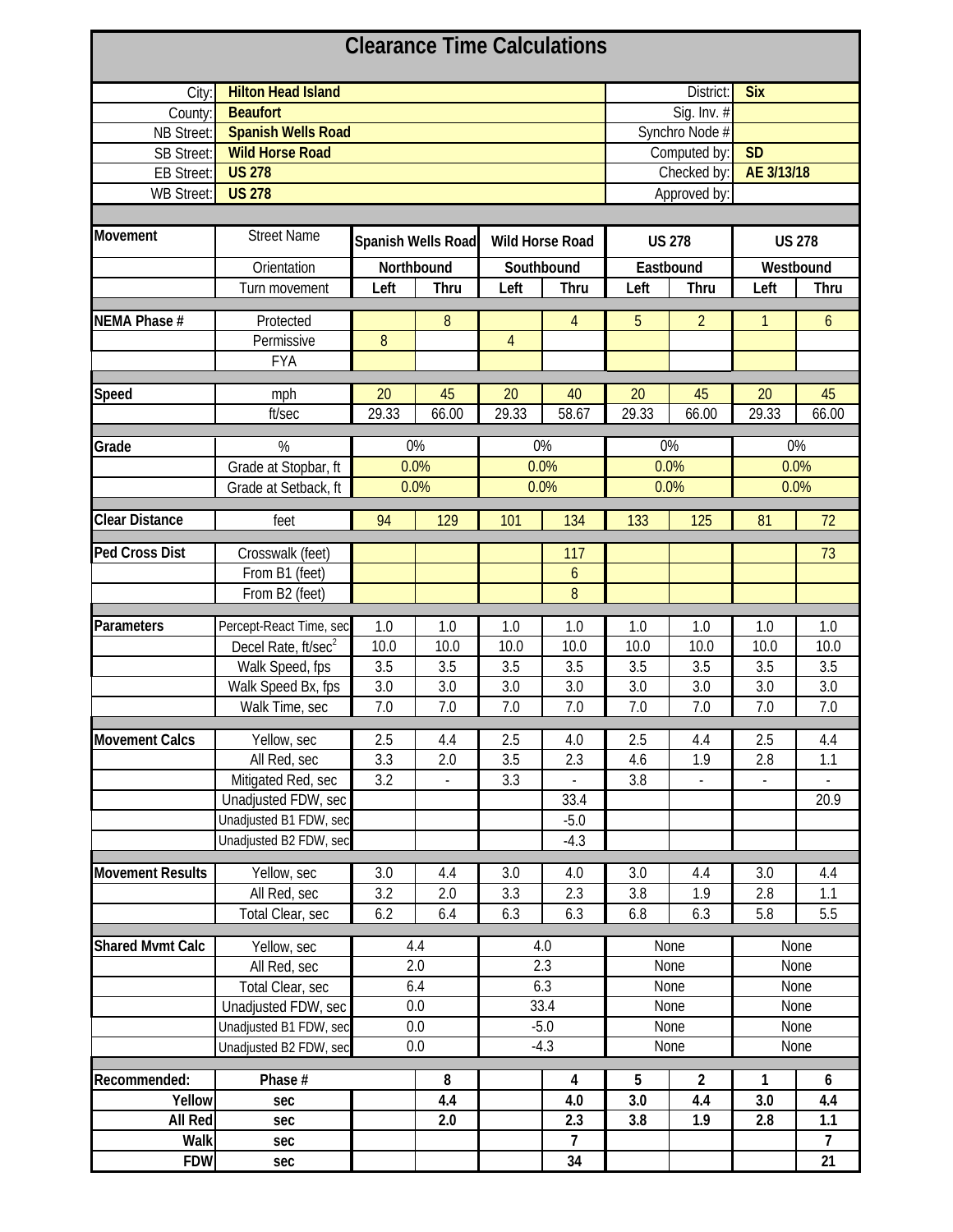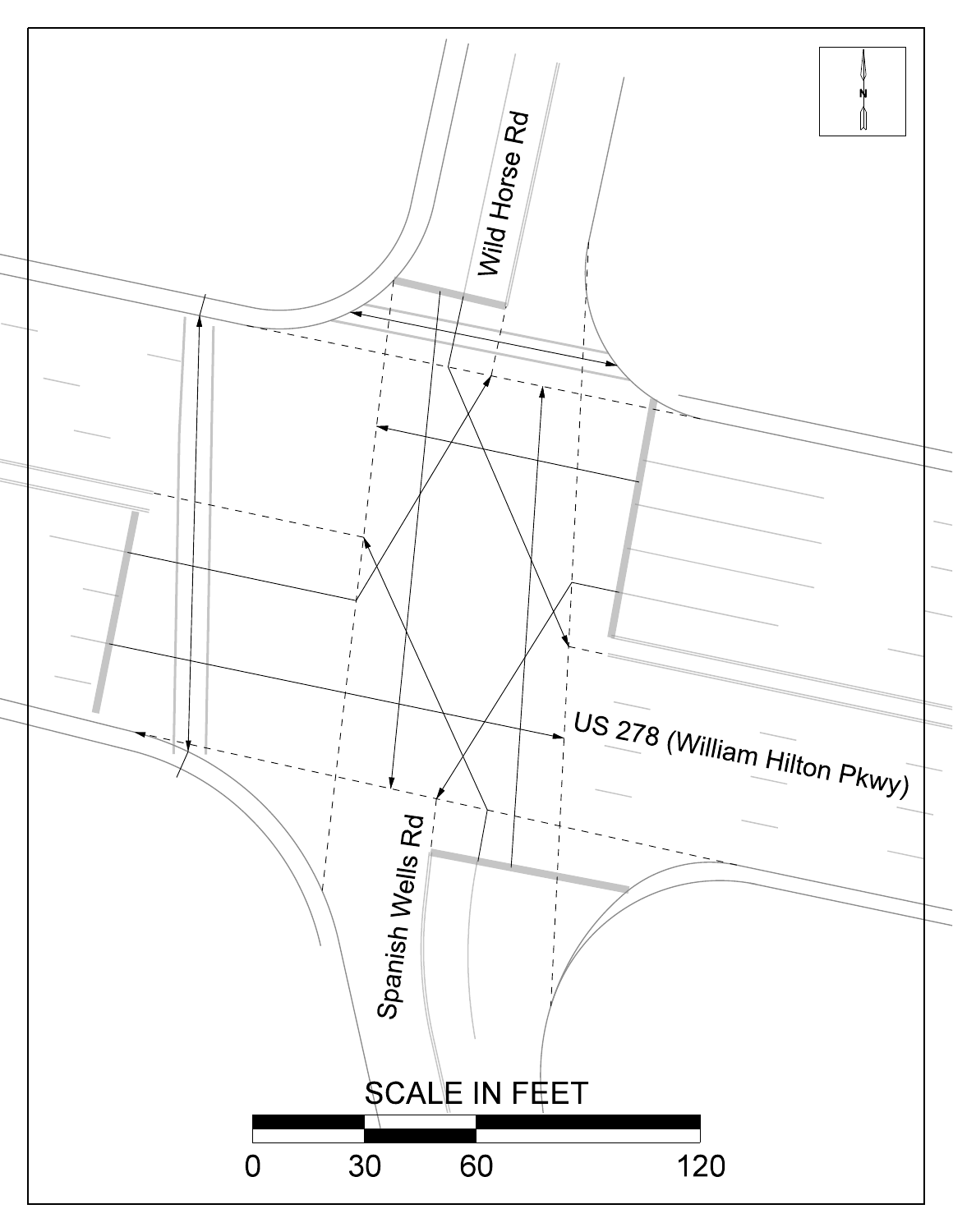|                         |                                 |            |                   |                | <b>Clearance Time Calculations</b> |                           |                |              |                |  |
|-------------------------|---------------------------------|------------|-------------------|----------------|------------------------------------|---------------------------|----------------|--------------|----------------|--|
| City:                   | <b>Hilton Head Island</b>       |            |                   |                |                                    |                           | District:      | <b>Six</b>   |                |  |
| County:                 | <b>Beaufort</b>                 |            |                   | Sig. Inv. #    |                                    |                           |                |              |                |  |
| <b>NB Street:</b>       | Sol Blatt Jr. Exp               |            |                   |                |                                    | Synchro Node #            |                |              |                |  |
| <b>SB Street:</b>       | <b>Gumtree Road</b>             |            |                   |                |                                    | <b>SD</b><br>Computed by: |                |              |                |  |
| <b>EB Street:</b>       | <b>US 278</b>                   |            |                   |                |                                    |                           | Checked by:    | AE 3/13/18   |                |  |
| WB Street:              | <b>US 278</b>                   |            |                   |                |                                    |                           | Approved by:   |              |                |  |
|                         |                                 |            |                   |                |                                    |                           |                |              |                |  |
| Movement                | <b>Street Name</b>              |            | Sol Blatt Jr. Exp |                | <b>Gumtree Road</b>                |                           | <b>US 278</b>  |              | <b>US 278</b>  |  |
|                         |                                 |            |                   |                |                                    |                           |                |              |                |  |
|                         | Orientation                     | Northbound |                   |                | Southbound                         |                           | Eastbound      | Westbound    |                |  |
|                         | Turn movement                   | Left       | Thru              | Left           | Thru                               | Left                      | Thru           | Left         | Thru           |  |
| NEMA Phase #            | Protected                       | 8          | 8                 | $\overline{7}$ | $\overline{7}$                     | 5                         | $\overline{2}$ | $\mathbf{1}$ | $\overline{6}$ |  |
|                         | Permissive                      |            |                   |                |                                    |                           |                |              |                |  |
|                         | <b>FYA</b>                      |            |                   |                |                                    |                           |                |              |                |  |
|                         |                                 |            |                   |                |                                    |                           |                |              |                |  |
| Speed                   | mph                             | 20         | 35                | 20             | 40                                 | 20                        | 45             | 20           | 45             |  |
|                         | ft/sec                          | 29.33      | 51.33             | 29.33          | 58.67                              | 29.33                     | 66.00          | 29.33        | 66.00          |  |
| Grade                   | %                               | $0\%$      |                   |                | $0\%$                              |                           | $0\%$          | $0\%$        |                |  |
|                         | Grade at Stopbar, ft            | 0.0%       |                   |                | 0.0%                               |                           | 0.0%           |              | 0.0%           |  |
|                         | Grade at Setback, ft            | 0.0%       |                   |                | 0.0%                               |                           | 0.0%           |              | 0.0%           |  |
|                         |                                 |            |                   |                |                                    |                           |                |              |                |  |
| <b>Clear Distance</b>   | feet                            | 124        | 164               | 169            | 169                                | 156                       | 98             | 133          | 93             |  |
| <b>Ped Cross Dist</b>   | Crosswalk (feet)                |            |                   |                | 140                                |                           | 52             |              | 77             |  |
|                         | From B1 (feet)                  |            |                   |                | 13                                 |                           |                |              |                |  |
|                         | From B2 (feet)                  |            |                   |                | 15                                 |                           |                |              |                |  |
|                         |                                 | 1.0        |                   | 1.0            | 1.0                                | 1.0                       | 1.0            | 1.0          | 1.0            |  |
| Parameters              | Percept-React Time, sec         | 10.0       | 1.0<br>10.0       | 10.0           | 10.0                               | 10.0                      | 10.0           | 10.0         | 10.0           |  |
|                         | Decel Rate, ft/sec <sup>2</sup> | 3.5        | 3.5               | 3.5            | 3.5                                | 3.5                       | 3.5            | 3.5          | 3.5            |  |
|                         | Walk Speed, fps                 |            |                   |                |                                    |                           |                |              |                |  |
|                         | Walk Speed Bx, fps              | 3.0        | 3.0               | 3.0            | 3.0                                | 3.0                       | 3.0            | 3.0          | 3.0            |  |
|                         | Walk Time, sec                  | 7.0        | 7.0               | 7.0            | 7.0                                | 7.0                       | 7.0            | 7.0          | 7.0            |  |
| <b>Movement Calcs</b>   | Yellow, sec                     | 2.5        | 3.6               | 2.5            | 4.0                                | 2.5                       | 4.4            | 2.5          | 4.4            |  |
|                         | All Red, sec                    | 4.3        | 3.2               | 5.8            | 2.9                                | 5.4                       | 1.5            | 4.6          | 1.5            |  |
|                         | Mitigated Red, sec              | 3.7        | 3.1               | 4.4            |                                    | 4.2                       |                | 3.8          |                |  |
|                         | Unadjusted FDW, sec             |            |                   |                | 40.0                               |                           | 14.9           |              | 22.0           |  |
|                         | Unadjusted B1 FDW, sec          |            |                   |                | $-2.7$                             |                           |                |              |                |  |
|                         | Unadjusted B2 FDW, sec          |            |                   |                | $-2.0$                             |                           |                |              |                |  |
|                         |                                 |            |                   |                |                                    |                           |                |              |                |  |
| <b>Movement Results</b> | Yellow, sec                     | 3.0        | 3.6               | 3.0            | 4.0                                | 3.0                       | 4.4            | 3.0          | 4.4            |  |
|                         | All Red, sec                    | 3.7        | 3.1               | 4.4            | 2.9                                | 4.2                       | 1.5            | 3.8          | 1.5            |  |
|                         | Total Clear, sec                | 6.7        | 6.7               | 7.4            | 6.9                                | 7.2                       | 5.9            | 6.8          | 5.9            |  |
| <b>Shared Mvmt Calc</b> | Yellow, sec                     |            | 3.6               |                | 4.0                                |                           | None           |              | None           |  |
|                         | All Red, sec                    |            | 3.1               |                | 3.4                                |                           | None           |              | None           |  |
|                         | Total Clear, sec                |            | 6.7               |                | 7.4                                |                           | None           |              | None           |  |
|                         | Unadjusted FDW, sec             |            | 0.0               |                | 40.0                               |                           | None           |              | None           |  |
|                         | Unadjusted B1 FDW, sec          |            | 0.0               |                | $-2.7$                             |                           | None           |              | None           |  |
|                         | Unadjusted B2 FDW, sec          | $0.0\,$    |                   |                | $-2.0$                             |                           | None           |              | None           |  |
| Recommended:            | Phase #                         | 8          | 8                 | 7              | 7                                  | 5                         | $\overline{2}$ | 1            | 6              |  |
| Yellow                  | sec                             | 3.6        | 3.6               | 4.0            | 4.0                                | 3.0                       | 4.4            | 3.0          | 4.4            |  |
| All Red                 | sec                             | 3.1        | 3.1               | 3.4            | 3.4                                | 4.2                       | 1.5            | 3.8          | 1.5            |  |
| Walk                    | sec                             |            |                   |                | $\overline{7}$                     |                           | $\overline{7}$ |              | $\overline{7}$ |  |
| <b>FDW</b>              |                                 |            |                   |                | 40                                 |                           | 15             |              | 22             |  |
|                         | sec                             |            |                   |                |                                    |                           |                |              |                |  |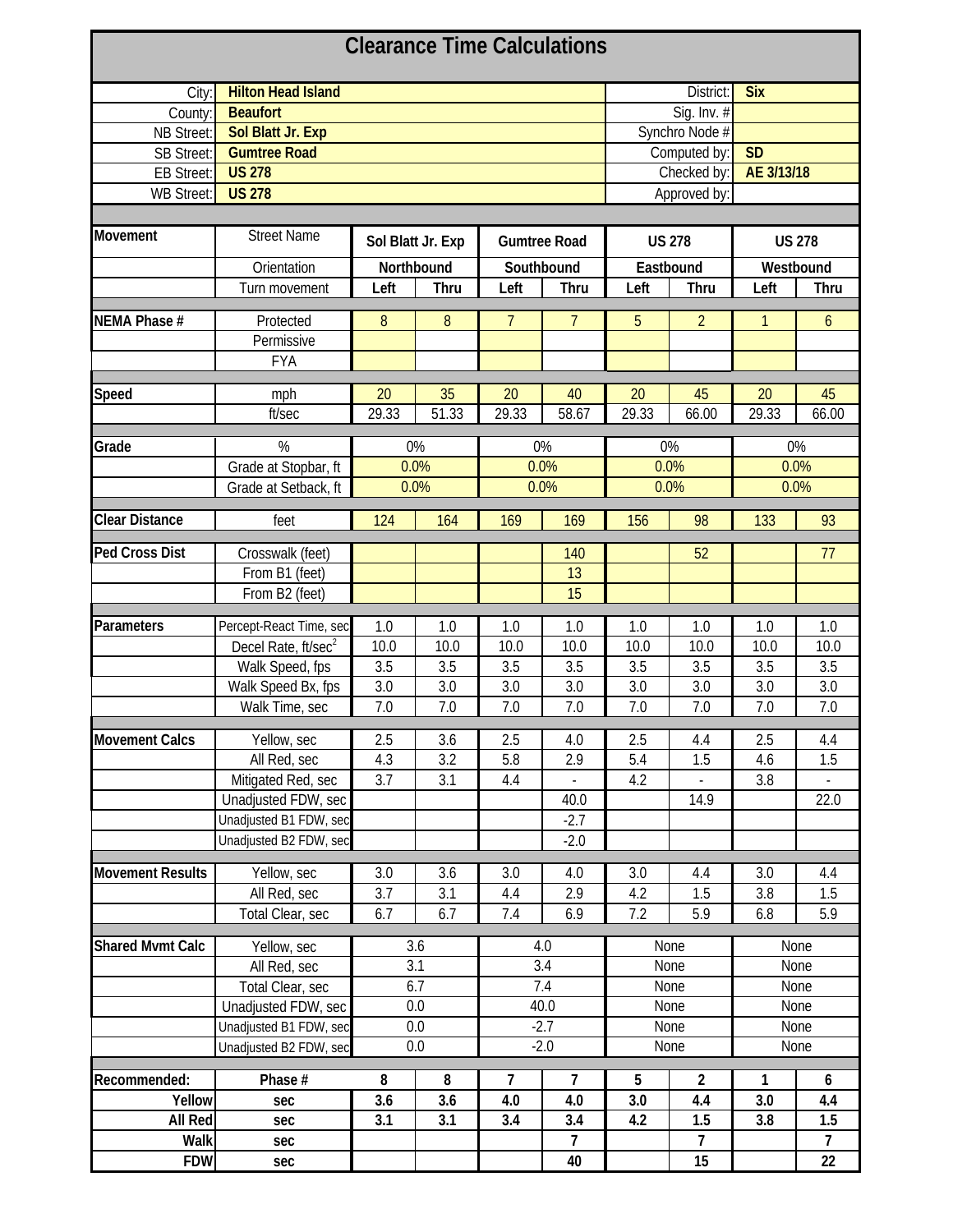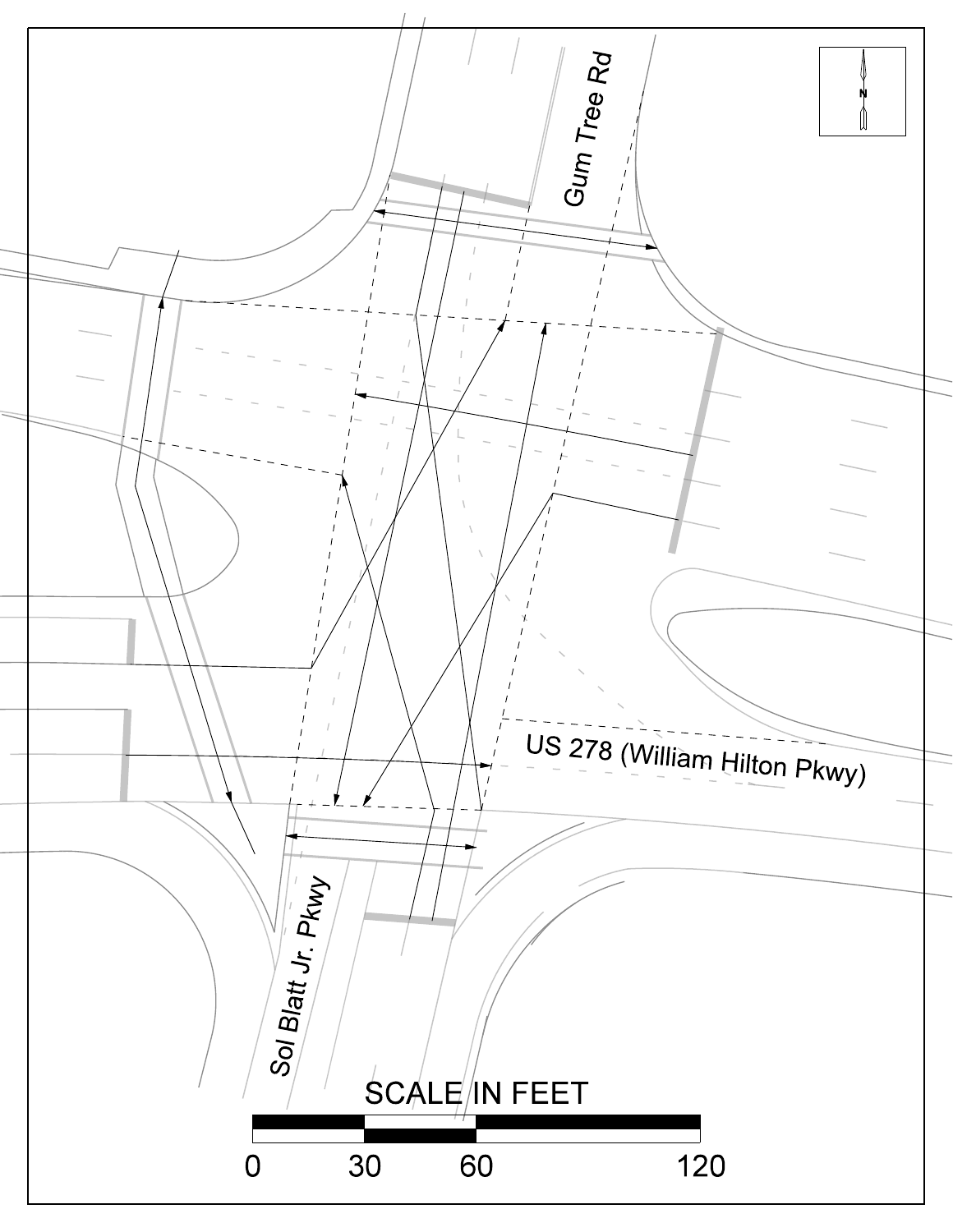| <b>Clearance Time Calculations</b> |                                 |            |                  |                |                     |                           |                |               |                |  |  |
|------------------------------------|---------------------------------|------------|------------------|----------------|---------------------|---------------------------|----------------|---------------|----------------|--|--|
| City:                              | <b>Hilton Head Island</b>       |            |                  |                |                     |                           | District:      | <b>Six</b>    |                |  |  |
| County:                            | <b>Beaufort</b>                 |            |                  |                |                     |                           | Sig. Inv. #    |               |                |  |  |
| NB Street:                         | <b>Jarvis Park Road</b>         |            |                  |                |                     | Synchro Node #            |                |               |                |  |  |
| <b>SB Street:</b>                  | <b>Wilborn Road</b>             |            |                  |                |                     | <b>SD</b><br>Computed by: |                |               |                |  |  |
| <b>EB Street:</b>                  | <b>US 278</b>                   |            |                  |                |                     |                           | Checked by:    | AE 3/13/18    |                |  |  |
| <b>WB Street:</b>                  | <b>US 278</b>                   |            |                  |                |                     |                           | Approved by:   |               |                |  |  |
|                                    |                                 |            |                  |                |                     |                           |                |               |                |  |  |
| Movement                           | <b>Street Name</b>              |            | Jarvis Park Road |                | <b>Wilborn Road</b> | <b>US 278</b>             |                | <b>US 278</b> |                |  |  |
|                                    | Orientation                     | Northbound |                  |                | Southbound          |                           | Eastbound      | Westbound     |                |  |  |
|                                    | Turn movement                   | Left       | Thru             | Left           | Thru                | Left                      | Thru           | Left          | Thru           |  |  |
|                                    |                                 |            |                  |                |                     |                           |                |               |                |  |  |
| NEMA Phase #                       | Protected                       |            | 8                |                | 4                   | 5                         | $\overline{2}$ |               | 6              |  |  |
|                                    | Permissive                      | $8\,$      |                  | $\overline{4}$ |                     | $\overline{2}$            |                | $\mathfrak b$ |                |  |  |
|                                    | <b>FYA</b>                      |            |                  |                |                     |                           |                |               |                |  |  |
| Speed                              | mph                             | 20         | 25               | 20             | 30                  | 20                        | 45             | 20            | 45             |  |  |
|                                    | ft/sec                          | 29.33      | 36.67            | 29.33          | 44.00               | 29.33                     | 66.00          | 29.33         | 66.00          |  |  |
|                                    |                                 |            |                  |                |                     |                           |                |               |                |  |  |
| Grade                              | %                               |            | 0%               |                | 0%                  |                           | 0%             |               | 0%             |  |  |
|                                    | Grade at Stopbar, ft            | 0.0%       |                  |                | 0.0%                |                           | 0.0%           |               | 0.0%           |  |  |
|                                    | Grade at Setback, ft            | 0.0%       |                  |                | 0.0%                |                           | 0.0%           |               | 0.0%           |  |  |
|                                    |                                 |            |                  |                |                     |                           |                |               |                |  |  |
| <b>Clear Distance</b>              | feet                            | 93         | 112              | 111            | 108                 | 80                        | 59             | 93            | 56             |  |  |
| <b>Ped Cross Dist</b>              | Crosswalk (feet)                |            | 96               |                |                     |                           |                |               | 74             |  |  |
|                                    | From B1 (feet)                  |            | $\mathbf{1}$     |                |                     |                           |                |               |                |  |  |
|                                    | From B2 (feet)                  |            | 17               |                |                     |                           |                |               |                |  |  |
|                                    |                                 |            |                  |                |                     |                           |                |               |                |  |  |
| Parameters                         | Percept-React Time, sec         | 1.0        | 1.0              | 1.0            | 1.0                 | 1.0                       | 1.0            | 1.0           | 1.0            |  |  |
|                                    | Decel Rate, ft/sec <sup>2</sup> | 10.0       | 10.0             | 10.0           | 10.0                | 10.0                      | 10.0           | 10.0          | 10.0           |  |  |
|                                    | Walk Speed, fps                 | 3.5        | 3.5              | 3.5            | 3.5                 | 3.5                       | 3.5            | 3.5           | 3.5            |  |  |
|                                    | Walk Speed Bx, fps              | 3.0        | 3.0              | 3.0            | 3.0                 | 3.0                       | 3.0            | 3.0           | 3.0            |  |  |
|                                    | Walk Time, sec                  | 7.0        | 7.0              | 7.0            | 7.0                 | 7.0                       | 7.0            | 7.0           | 7.0            |  |  |
|                                    |                                 |            |                  |                |                     |                           |                |               |                |  |  |
| <b>Movement Calcs</b>              | Yellow, sec                     | 2.5        | 2.9              | 2.5            | 3.3                 | 2.5                       | 4.4            | 2.5           | 4.4            |  |  |
|                                    | All Red, sec                    | 3.2        | 3.1              | 3.8            | 2.5                 | 2.8                       | 0.9            | 3.2           | 0.9            |  |  |
|                                    | Mitigated Red, sec              | 3.1        | 3.1              | 3.4            | $\Box$              | ÷.                        | ÷,             | 3.1           |                |  |  |
|                                    | Unadjusted FDW, sec             |            | 27.4             |                |                     |                           |                |               | 21.1           |  |  |
|                                    | Unadjusted B1 FDW, sec          |            | $-6.7$           |                |                     |                           |                |               |                |  |  |
|                                    | Unadjusted B2 FDW, sec          |            | $-1.3$           |                |                     |                           |                |               |                |  |  |
| <b>Movement Results</b>            | Yellow, sec                     | 3.0        | 3.0              | 3.0            | 3.3                 | 3.0                       | 4.4            | 3.0           | 4.4            |  |  |
|                                    | All Red, sec                    | 3.1        | 3.1              | 3.4            | 2.5                 | 2.8                       | 1.0            | 3.1           | 1.0            |  |  |
|                                    | Total Clear, sec                | 6.1        | 6.1              | 6.4            | 5.8                 | 5.8                       | 5.4            | 6.1           | 5.4            |  |  |
|                                    |                                 |            |                  |                |                     |                           |                |               |                |  |  |
| <b>Shared Mvmt Calc</b>            | Yellow, sec                     |            | 3.0              |                | 3.3                 |                           | 4.4            |               | 4.4            |  |  |
|                                    | All Red, sec                    |            | 3.1              |                | 3.1                 |                           | 1.4            |               | 1.7            |  |  |
|                                    | Total Clear, sec                |            | 6.1              |                | 6.4                 |                           | 5.8            | 6.1           |                |  |  |
|                                    | Unadjusted FDW, sec             |            | 27.4             |                | 0.0                 |                           | 0.0            |               | 21.1           |  |  |
|                                    | Unadjusted B1 FDW, sec          |            | $-6.7$           |                | 0.0                 |                           | 0.0            |               | 0.0            |  |  |
|                                    | Unadjusted B2 FDW, sec          |            | $-1.3$           |                | 0.0                 |                           | 0.0            |               | 0.0            |  |  |
| Recommended:                       | Phase #                         |            | 8                |                | 4                   | 5                         | $\overline{2}$ |               | 6              |  |  |
| Yellow                             | sec                             |            | 3.0              |                | 3.3                 | 3.0                       | 4.4            |               | 4.4            |  |  |
| All Red                            | sec                             |            | 3.1              |                | 3.1                 | 2.8                       | 1.4            |               | 1.7            |  |  |
| Walk                               | sec                             |            | 7                |                |                     |                           |                |               | $\overline{7}$ |  |  |
|                                    |                                 |            |                  |                |                     |                           |                |               |                |  |  |
| <b>FDW</b>                         | sec                             |            | 28               |                |                     |                           |                |               | 22             |  |  |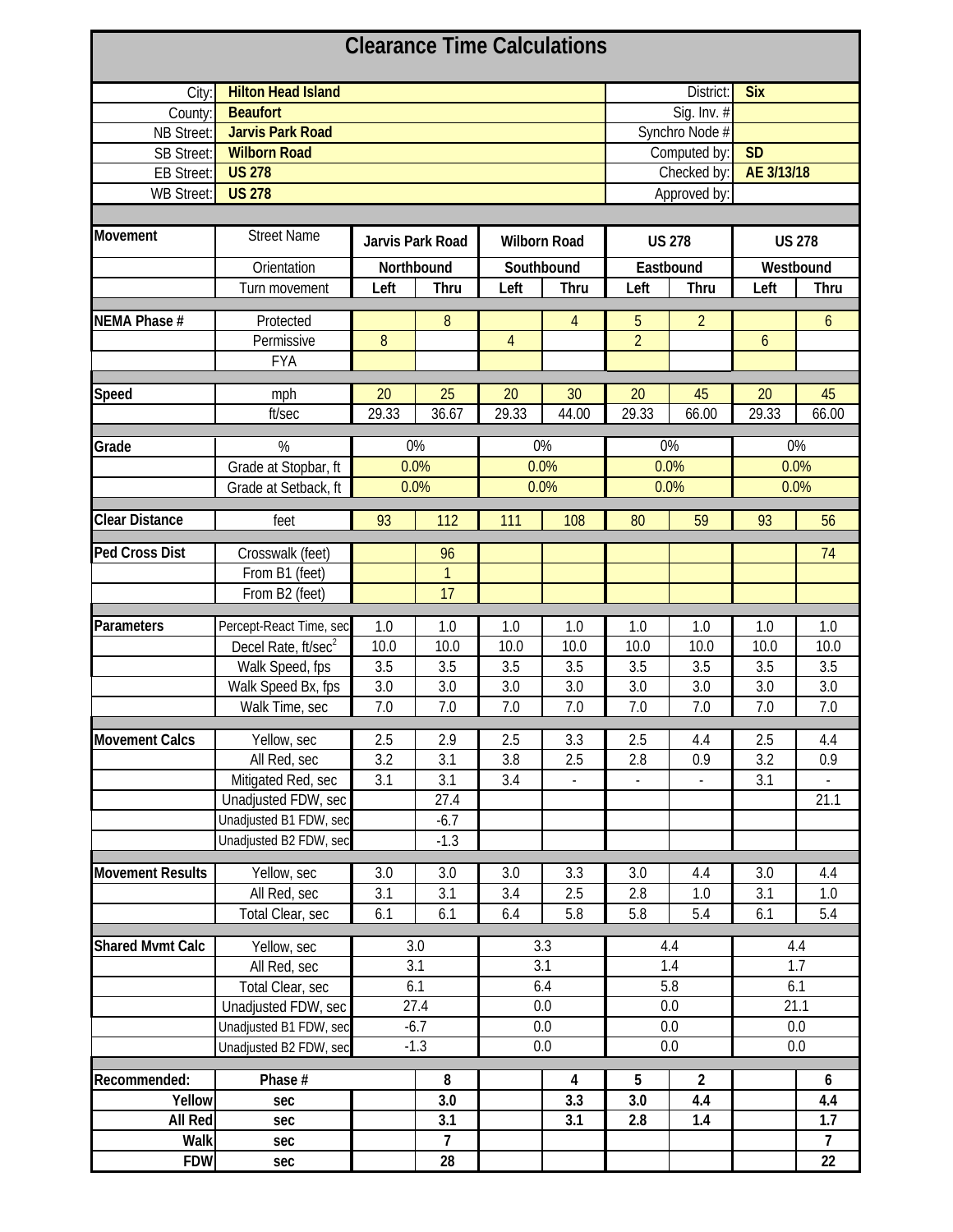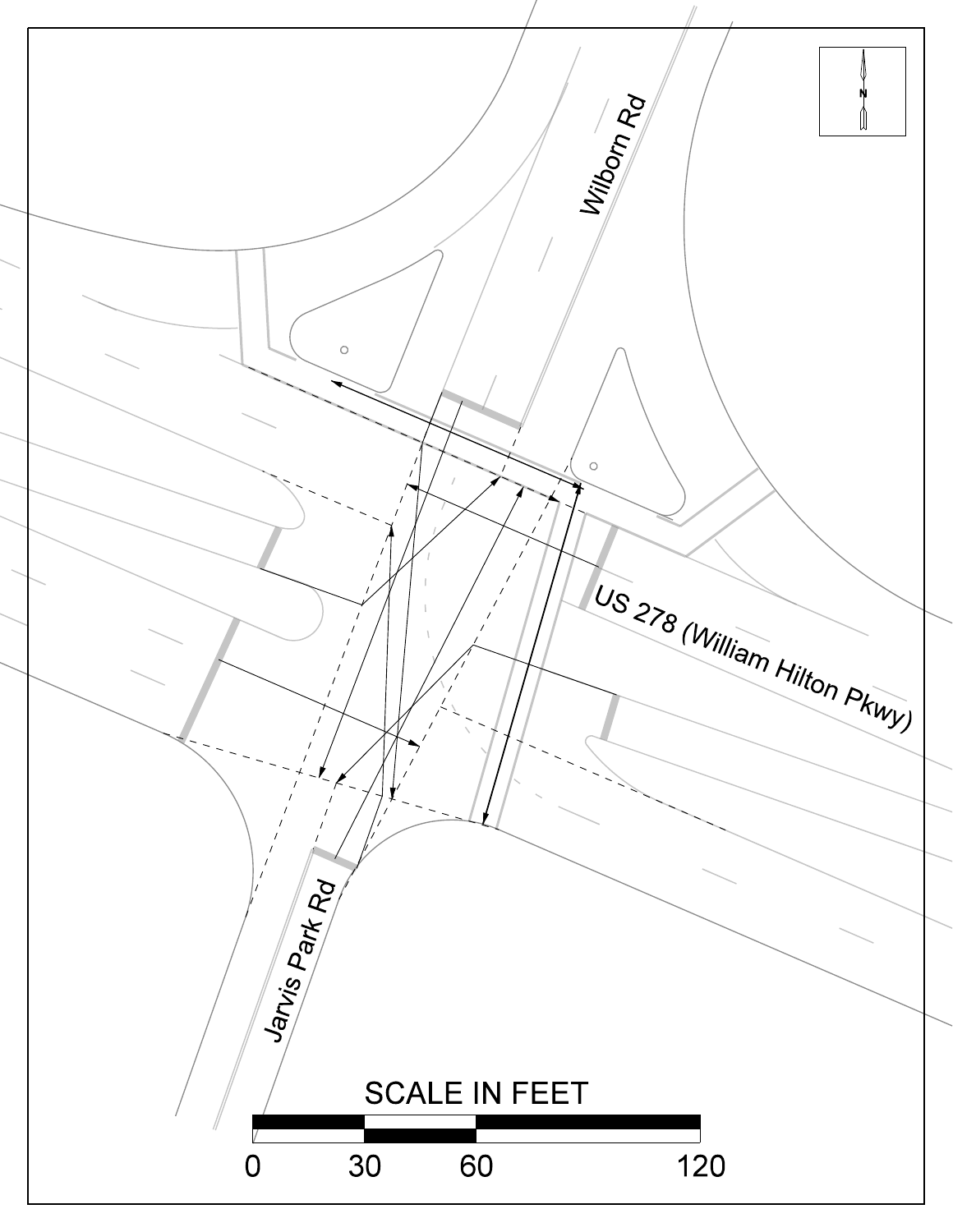|                         |                                 |       |                |                | <b>Clearance Time Calculations</b> |                           |                |                          |                |  |
|-------------------------|---------------------------------|-------|----------------|----------------|------------------------------------|---------------------------|----------------|--------------------------|----------------|--|
| City:                   | <b>Hilton Head Island</b>       |       |                |                |                                    |                           | District:      | <b>Six</b>               |                |  |
| County:                 | <b>Beaufort</b>                 |       |                |                |                                    |                           | Sig. Inv. #    |                          |                |  |
| NB Street:              | <b>Pembroke Drive</b>           |       |                |                |                                    | Synchro Node #            |                |                          |                |  |
| <b>SB Street:</b>       | <b>Museum Street</b>            |       |                |                |                                    | <b>SD</b><br>Computed by: |                |                          |                |  |
| <b>EB Street:</b>       | <b>US 278</b>                   |       |                |                |                                    |                           | Checked by:    | AE 3/13/18               |                |  |
| <b>WB Street:</b>       | <b>US 278</b>                   |       |                |                |                                    |                           | Approved by:   |                          |                |  |
|                         |                                 |       |                |                |                                    |                           |                |                          |                |  |
| Movement                | <b>Street Name</b>              |       | Pembroke Drive |                | <b>Museum Street</b>               |                           | <b>US 278</b>  | <b>US 278</b>            |                |  |
|                         | Orientation                     |       | Northbound     |                | Southbound                         |                           | Eastbound      | Westbound                |                |  |
|                         | Turn movement                   | Left  | <b>Thru</b>    | Left           | Thru                               | Left                      | Thru           | Left                     | <b>Thru</b>    |  |
|                         |                                 |       |                |                |                                    |                           |                |                          |                |  |
| NEMA Phase #            | Protected                       |       | 8              |                | $\overline{4}$                     |                           | $\overline{2}$ |                          | 6              |  |
|                         | Permissive                      | 8     |                | $\overline{4}$ |                                    | $\overline{2}$            |                | 6                        |                |  |
|                         | <b>FYA</b>                      |       |                |                |                                    |                           |                |                          |                |  |
|                         |                                 |       |                |                |                                    |                           |                |                          |                |  |
| <b>Speed</b>            | mph                             | 20    | 35             | 20             | 30                                 | 20                        | 45             | 20                       | 45             |  |
|                         | ft/sec                          | 29.33 | 51.33          | 29.33          | 44.00                              | 29.33                     | 66.00          | 29.33                    | 66.00          |  |
| Grade                   | $\%$                            |       | 0%             |                | 0%                                 |                           | 0%             |                          | $0\%$          |  |
|                         | Grade at Stopbar, ft            |       | 0.0%           |                | 0.0%                               |                           | 0.0%           |                          | 0.0%           |  |
|                         | Grade at Setback, ft            |       | 0.0%           |                | 0.0%                               |                           | 0.0%           |                          | 0.0%           |  |
|                         |                                 |       |                |                |                                    |                           |                |                          |                |  |
| <b>Clear Distance</b>   | feet                            | 137   | 125            | 99             | 115                                | 79                        | 81             | 85                       | 81             |  |
| <b>Ped Cross Dist</b>   | Crosswalk (feet)                |       | 105            |                |                                    |                           | 51             |                          | 76             |  |
|                         | From B1 (feet)                  |       | 9              |                |                                    |                           | $\overline{7}$ |                          | 12             |  |
|                         | From B2 (feet)                  |       | 17             |                |                                    |                           | 8              |                          | $\overline{7}$ |  |
|                         |                                 |       |                |                |                                    |                           |                |                          |                |  |
| Parameters              | Percept-React Time, sec         | 1.0   | 1.0            | 1.0            | 1.0                                | 1.0                       | 1.0            | 1.0                      | 1.0            |  |
|                         | Decel Rate, ft/sec <sup>2</sup> | 10.0  | 10.0           | 10.0           | 10.0                               | 10.0                      | 10.0           | 10.0                     | 10.0           |  |
|                         | Walk Speed, fps                 | 3.5   | 3.5            | 3.5            | 3.5                                | 3.5                       | 3.5            | 3.5                      | 3.5            |  |
|                         | Walk Speed Bx, fps              | 3.0   | 3.0            | 3.0            | 3.0                                | 3.0                       | 3.0            | 3.0                      | 3.0            |  |
|                         | Walk Time, sec                  | 7.0   | 7.0            | 7.0            | 7.0                                | 7.0                       | 7.0            | 7.0                      | 7.0            |  |
| <b>Movement Calcs</b>   | Yellow, sec                     | 2.5   | 3.6            | 2.5            | 3.3                                | 2.5                       | 4.4            | 2.5                      | 4.4            |  |
|                         | All Red, sec                    | 4.7   | 2.5            | 3.4            | 2.7                                | 2.7                       | 1.3            | 2.9                      | 1.3            |  |
|                         | Mitigated Red, sec              | 3.9   |                | 3.2            | $\blacksquare$                     | $\overline{\phantom{a}}$  |                | $\overline{\phantom{a}}$ |                |  |
|                         | Unadjusted FDW, sec             |       | 30.0           |                |                                    |                           | 14.6           |                          | 21.7           |  |
|                         | Unadjusted B1 FDW, sec          |       | $-4.0$         |                |                                    |                           | $-4.7$         |                          | $-3.0$         |  |
|                         | Unadjusted B2 FDW, sec          |       | $-1.3$         |                |                                    |                           | $-4.3$         |                          | $-4.7$         |  |
|                         |                                 |       |                |                |                                    |                           |                |                          |                |  |
| <b>Movement Results</b> | Yellow, sec                     | 3.0   | 3.6            | 3.0            | 3.3                                | 3.0                       | 4.4            | 3.0                      | 4.4            |  |
|                         | All Red, sec                    | 3.9   | 2.5            | 3.2            | 2.7                                | 2.7                       | 1.3            | 2.9                      | 1.3            |  |
|                         | Total Clear, sec                | 6.9   | 6.1            | 6.2            | 6.0                                | 5.7                       | 5.7            | 5.9                      | 5.7            |  |
| <b>Shared Mvmt Calc</b> | Yellow, sec                     |       | 3.6            |                | 3.3                                |                           | 4.4            |                          | 4.4            |  |
|                         |                                 |       | 3.3            |                | 2.9                                |                           | 1.3            |                          | 1.5            |  |
|                         | All Red, sec                    |       | 6.9            |                | 6.2                                |                           | 5.7            |                          | 5.9            |  |
|                         | Total Clear, sec                |       | 30.0           |                |                                    |                           |                |                          | 21.7           |  |
|                         | Unadjusted FDW, sec             |       |                |                | 0.0                                |                           | 14.6           |                          |                |  |
|                         | Unadjusted B1 FDW, sec          |       | $-4.0$         |                | 0.0                                |                           | $-4.7$         |                          | $-3.0$         |  |
|                         | Unadjusted B2 FDW, sec          |       | $-1.3$         |                | 0.0                                |                           | $-4.3$         |                          | $-4.7$         |  |
| Recommended:            | Phase #                         |       | 8              |                | 4                                  |                           | $\overline{2}$ |                          | 6              |  |
| Yellow                  | sec                             |       | 3.6            |                | 3.3                                |                           | 4.4            |                          | 4.4            |  |
| All Red                 | sec                             |       | 3.3            |                | 2.9                                |                           | 1.3            |                          | 1.5            |  |
| Walk                    | sec                             |       | $\overline{7}$ |                |                                    |                           | $\overline{7}$ |                          | $\overline{7}$ |  |
| <b>FDW</b>              | sec                             |       | $30\,$         |                |                                    |                           | 15             |                          | 22             |  |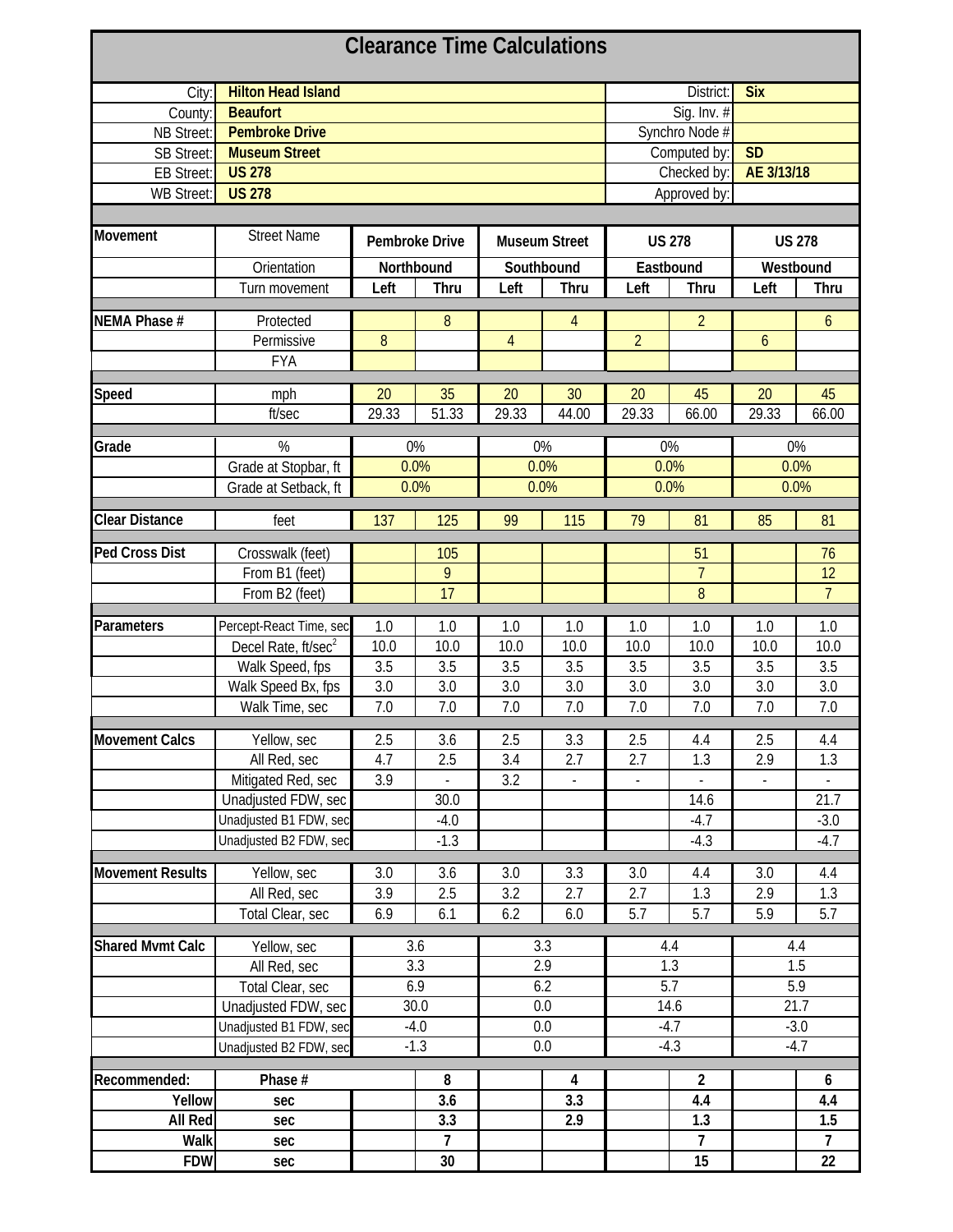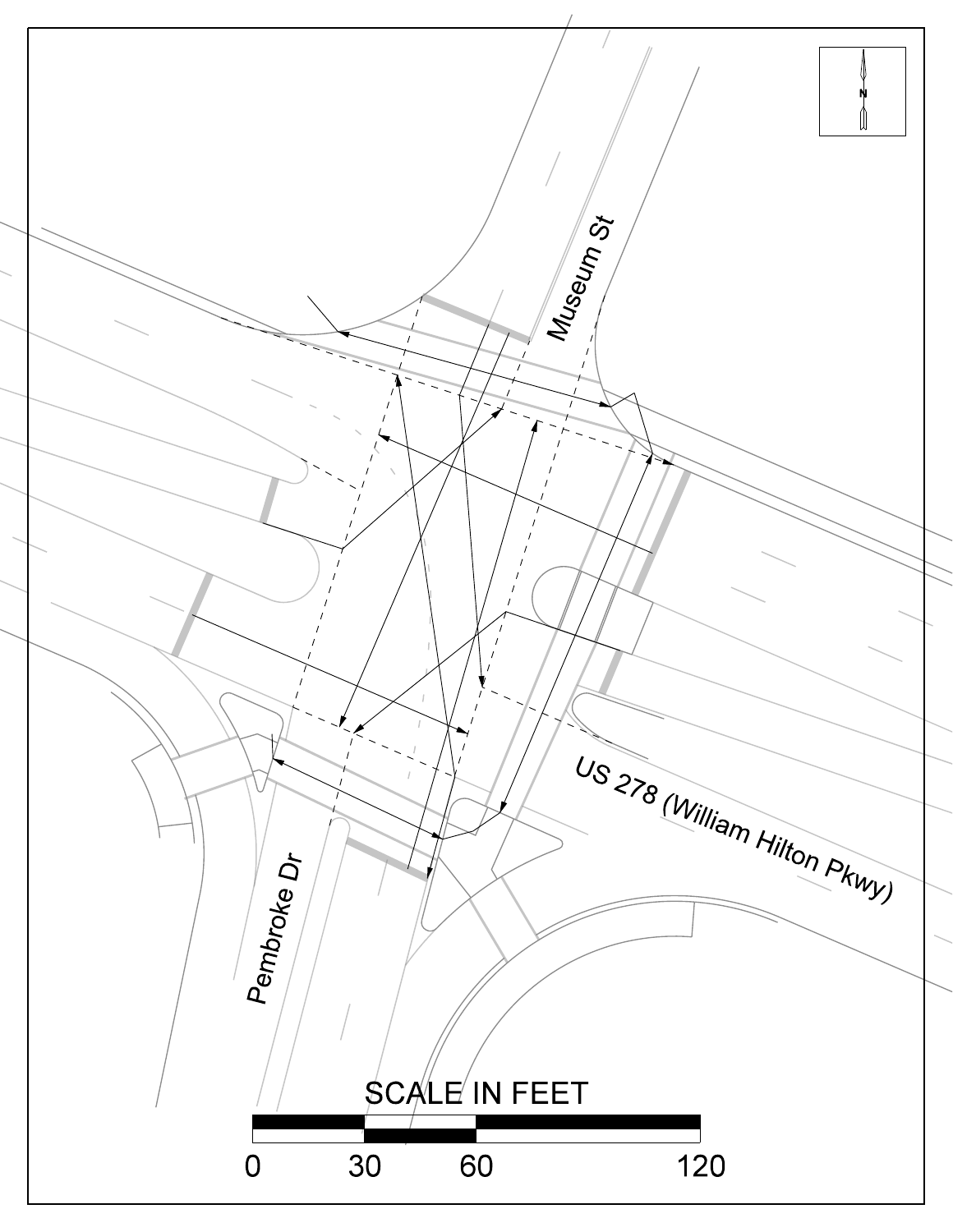| <b>Clearance Time Calculations</b> |                                 |            |                 |             |                           |                           |                |               |       |  |
|------------------------------------|---------------------------------|------------|-----------------|-------------|---------------------------|---------------------------|----------------|---------------|-------|--|
| City:                              | <b>Hilton Head Island</b>       |            |                 | District:   | <b>Six</b>                |                           |                |               |       |  |
| County:                            | <b>Beaufort</b>                 |            |                 | Sig. Inv. # |                           |                           |                |               |       |  |
| NB Street:                         | <b>Indigo Run Pkwy</b>          |            |                 |             |                           |                           | Synchro Node # |               |       |  |
| <b>SB Street:</b>                  | <b>Whooping Crane Way</b>       |            |                 |             |                           | Computed by:<br><b>SD</b> |                |               |       |  |
| <b>EB Street:</b>                  | <b>US 278</b>                   |            |                 |             |                           |                           | Checked by:    | AE 3/13/18    |       |  |
| <b>WB Street:</b>                  | <b>US 278</b>                   |            |                 |             |                           |                           | Approved by:   |               |       |  |
|                                    |                                 |            |                 |             |                           |                           |                |               |       |  |
| Movement                           | <b>Street Name</b>              |            | Indigo Run Pkwy |             | <b>Whooping Crane Way</b> | <b>US 278</b>             |                | <b>US 278</b> |       |  |
|                                    | Orientation                     | Northbound |                 |             | Southbound                |                           | Eastbound      | Westbound     |       |  |
|                                    | Turn movement                   | Left       | Thru            | Left        | Thru                      | Left                      | Thru           | Left          | Thru  |  |
|                                    |                                 |            |                 |             |                           |                           |                |               |       |  |
| NEMA Phase #                       | Protected                       | 4          | 4               | 3           | 3                         | 5                         | $\overline{2}$ | 1             | 6     |  |
|                                    | Permissive                      |            |                 |             |                           | $\overline{2}$            |                |               |       |  |
|                                    | <b>FYA</b>                      |            |                 |             |                           |                           |                |               |       |  |
| Speed                              | mph                             | 20         | 25              | 20          | 25                        | 20                        | 45             | 20            | 45    |  |
|                                    | ft/sec                          | 29.33      | 36.67           | 29.33       | 36.67                     | 29.33                     | 66.00          | 29.33         | 66.00 |  |
|                                    |                                 |            |                 |             |                           |                           |                |               |       |  |
| Grade                              | $\%$                            | 0%         |                 |             | 0%                        |                           | 0%             | 0%            |       |  |
|                                    | Grade at Stopbar, ft            | 0.0%       |                 |             | 0.0%                      |                           | 0.0%           |               | 0.0%  |  |
|                                    | Grade at Setback, ft            | 0.0%       |                 |             | 0.0%                      |                           | 0.0%           |               | 0.0%  |  |
|                                    |                                 |            |                 |             |                           |                           |                |               |       |  |
| <b>Clear Distance</b>              | feet                            | 152        | 114             | 154         | 113                       | 95                        | 107            | 124           | 114   |  |
| <b>Ped Cross Dist</b>              | Crosswalk (feet)                |            |                 |             |                           |                           |                |               |       |  |
|                                    | From B1 (feet)                  |            |                 |             |                           |                           |                |               |       |  |
|                                    | From B2 (feet)                  |            |                 |             |                           |                           |                |               |       |  |
|                                    |                                 |            |                 |             |                           |                           |                |               |       |  |
| Parameters                         | Percept-React Time, sec         | 1.0        | 1.0             | 1.0         | 1.0                       | 1.0                       | 1.0            | 1.0           | 1.0   |  |
|                                    | Decel Rate, ft/sec <sup>2</sup> | 10.0       | 10.0            | 10.0        | 10.0                      | 10.0                      | 10.0           | 10.0          | 10.0  |  |
|                                    | Walk Speed, fps                 | 3.5        | 3.5             | 3.5         | 3.5                       | 3.5                       | 3.5            | 3.5           | 3.5   |  |
|                                    | Walk Speed Bx, fps              | 3.0        | 3.0             | 3.0         | 3.0                       | 3.0                       | 3.0            | 3.0           | 3.0   |  |
|                                    | Walk Time, sec                  | 7.0        | 7.0             | 7.0         | 7.0                       | 7.0                       | 7.0            | 7.0           | 7.0   |  |
| <b>Movement Calcs</b>              | Yellow, sec                     | 2.5        | 2.9             | 2.5         | 2.9                       | 2.5                       | 4.4            | 2.5           | 4.4   |  |
|                                    | All Red, sec                    | 5.2        | 3.2             | 5.3         | 3.1                       | 3.3                       | 1.7            | 4.3           | 1.8   |  |
|                                    | Mitigated Red, sec              | 4.1        | 3.1             | 4.2         | 3.1                       | 3.2                       | $\frac{1}{2}$  | 3.7           |       |  |
|                                    | Unadjusted FDW, sec             |            |                 |             |                           |                           |                |               |       |  |
|                                    | Unadjusted B1 FDW, sec          |            |                 |             |                           |                           |                |               |       |  |
|                                    | Unadjusted B2 FDW, sec          |            |                 |             |                           |                           |                |               |       |  |
|                                    |                                 |            |                 |             |                           |                           |                |               |       |  |
| <b>Movement Results</b>            | Yellow, sec                     | 3.0        | 3.0             | 3.0         | 3.0                       | 3.0                       | 4.4            | 3.0           | 4.4   |  |
|                                    | All Red, sec                    | 4.1        | 3.1             | 4.2         | 3.1                       | 3.2                       | 1.7            | 3.7           | 1.8   |  |
|                                    | Total Clear, sec                | 7.1        | 6.1             | 7.2         | 6.1                       | 6.2                       | 6.1            | 6.7           | 6.2   |  |
|                                    |                                 |            |                 |             |                           |                           |                |               |       |  |
| <b>Shared Mvmt Calc</b>            | Yellow, sec                     |            | 3.0<br>4.1      |             | 3.0                       |                           | 4.4            |               | None  |  |
|                                    | All Red, sec                    |            |                 |             | 4.2                       |                           | 1.8            |               | None  |  |
|                                    | Total Clear, sec                |            | 7.1             |             | 7.2                       |                           | 6.2            |               | None  |  |
|                                    | Unadjusted FDW, sec             |            | 0.0             |             | 0.0                       |                           | 0.0            |               | None  |  |
|                                    | Unadjusted B1 FDW, sec          |            | 0.0             |             | 0.0                       |                           | 0.0            |               | None  |  |
|                                    | Unadjusted B2 FDW, sec          | 0.0        |                 |             | 0.0                       |                           | 0.0            |               | None  |  |
| Recommended:                       | Phase #                         | 4          | 4               | 3           | $\overline{3}$            | 5                         | $\mathbf{2}$   | 1             | 6     |  |
| Yellow                             | sec                             | 3.0        | 3.0             | 3.0         | 3.0                       | 3.0                       | 4.4            | 3.0           | 4.4   |  |
| All Red                            | sec                             | 4.1        | 4.1             | 4.2         | 4.2                       | 3.2                       | 1.8            | 3.7           | 1.8   |  |
| Walk                               | sec                             |            |                 |             |                           |                           |                |               |       |  |
| <b>FDW</b>                         | sec                             |            |                 |             |                           |                           |                |               |       |  |
|                                    |                                 |            |                 |             |                           |                           |                |               |       |  |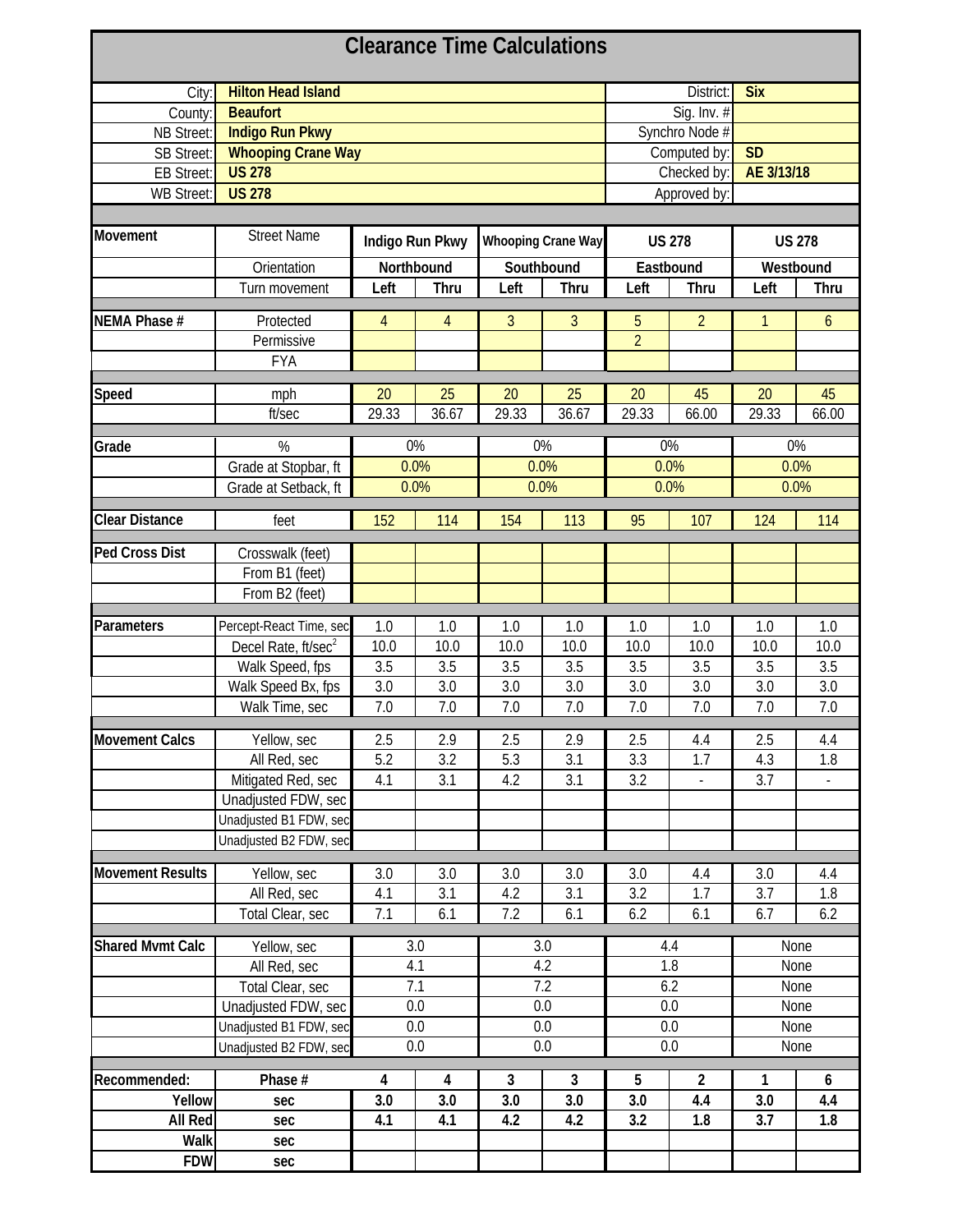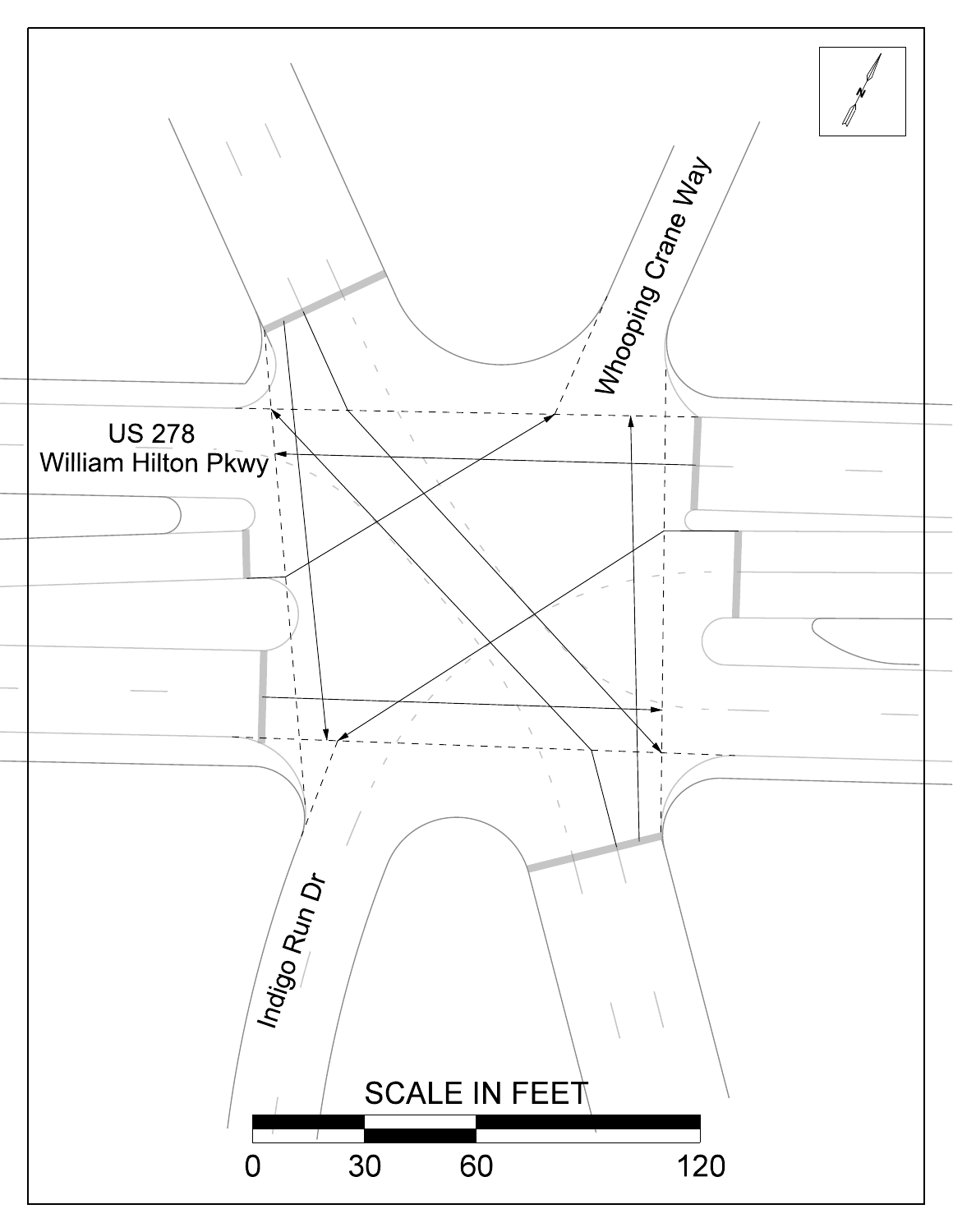| <b>Clearance Time Calculations</b> |                                 |            |                      |                |                        |                           |                |               |                |  |  |
|------------------------------------|---------------------------------|------------|----------------------|----------------|------------------------|---------------------------|----------------|---------------|----------------|--|--|
| City:                              | <b>Hilton Head Island</b>       |            |                      |                |                        |                           | District:      | <b>Six</b>    |                |  |  |
| County:                            | <b>Beaufort</b>                 |            |                      |                |                        |                           | Sig. Inv. #    |               |                |  |  |
| NB Street:                         | <b>Gardner Drive</b>            |            |                      |                |                        |                           | Synchro Node # |               |                |  |  |
| <b>SB Street:</b>                  | <b>Beach City Road</b>          |            |                      |                |                        | <b>SD</b><br>Computed by: |                |               |                |  |  |
| <b>EB Street:</b>                  | <b>US 278</b>                   |            |                      |                |                        |                           | Checked by:    | AE 3/13/18    |                |  |  |
| <b>WB Street:</b>                  | <b>US 278</b>                   |            |                      |                |                        |                           | Approved by:   |               |                |  |  |
|                                    |                                 |            |                      |                |                        |                           |                |               |                |  |  |
| Movement                           | <b>Street Name</b>              |            | <b>Gardner Drive</b> |                | <b>Beach City Road</b> |                           | <b>US 278</b>  | <b>US 278</b> |                |  |  |
|                                    | Orientation                     | Northbound |                      |                | Southbound             |                           | Eastbound      | Westbound     |                |  |  |
|                                    | Turn movement                   | Left       | Thru                 | Left           | Thru                   | Left                      | Thru           | Left          | Thru           |  |  |
|                                    |                                 |            |                      |                |                        |                           |                |               |                |  |  |
| NEMA Phase #                       | Protected                       |            | 8                    |                | 4                      | 5                         | $\overline{2}$ | 1             | 6              |  |  |
|                                    | Permissive                      | $8\,$      |                      | $\overline{4}$ |                        |                           |                | 6             |                |  |  |
|                                    | <b>FYA</b>                      |            |                      |                |                        |                           |                |               |                |  |  |
|                                    |                                 | 20         | 35                   | 20             | 35                     | 20                        | 45             | 20            | 45             |  |  |
| Speed                              | mph<br>ft/sec                   | 29.33      | 51.33                | 29.33          | 51.33                  | 29.33                     |                | 29.33         | 66.00          |  |  |
|                                    |                                 |            |                      |                |                        |                           | 66.00          |               |                |  |  |
| Grade                              | %                               |            | 0%                   |                | 0%                     |                           | 0%             |               | 0%             |  |  |
|                                    | Grade at Stopbar, ft            | 0.0%       |                      |                | 0.0%                   |                           | 0.0%           |               | 0.0%           |  |  |
|                                    | Grade at Setback, ft            | 0.0%       |                      |                | 0.0%                   |                           | 0.0%           |               | 0.0%           |  |  |
|                                    |                                 |            |                      |                |                        |                           |                |               |                |  |  |
| <b>Clear Distance</b>              | feet                            | 120        | 140                  | 100            | 125                    | 134                       | 98             | 103           | 95             |  |  |
| <b>Ped Cross Dist</b>              | Crosswalk (feet)                |            | 112                  |                |                        |                           | 76             |               | 77             |  |  |
|                                    | From B1 (feet)                  |            | 29                   |                |                        |                           |                |               |                |  |  |
|                                    | From B2 (feet)                  |            | 15                   |                |                        |                           |                |               |                |  |  |
|                                    |                                 |            |                      | 1.0            |                        | 1.0                       | 1.0            |               |                |  |  |
| Parameters                         | Percept-React Time, sec         | 1.0        | 1.0                  |                | 1.0                    |                           | 10.0           | 1.0           | 1.0<br>10.0    |  |  |
|                                    | Decel Rate, ft/sec <sup>2</sup> | 10.0       | 10.0                 | 10.0           | 10.0                   | 10.0                      |                | 10.0          |                |  |  |
|                                    | Walk Speed, fps                 | 3.5        | 3.5                  | 3.5            | 3.5                    | 3.5                       | 3.5            | 3.5           | 3.5            |  |  |
|                                    | Walk Speed Bx, fps              | 3.0        | 3.0                  | 3.0            | 3.0                    | 3.0                       | 3.0            | 3.0           | 3.0            |  |  |
|                                    | Walk Time, sec                  | 7.0        | 7.0                  | 7.0            | 7.0                    | 7.0                       | 7.0            | 7.0           | 7.0            |  |  |
| <b>Movement Calcs</b>              | Yellow, sec                     | 2.5        | 3.6                  | 2.5            | 3.6                    | 2.5                       | 4.4            | 2.5           | 4.4            |  |  |
|                                    | All Red, sec                    | 4.1        | 2.8                  | 3.5            | 2.5                    | 4.6                       | 1.5            | 3.6           | 1.5            |  |  |
|                                    | Mitigated Red, sec              | 3.6        |                      | 3.3            | ÷.                     | 3.8                       |                | 3.3           |                |  |  |
|                                    | Unadjusted FDW, sec             |            | 32.0                 |                |                        |                           | 21.7           |               | 22.0           |  |  |
|                                    | Unadjusted B1 FDW, sec          |            | 2.7                  |                |                        |                           |                |               |                |  |  |
|                                    | Unadjusted B2 FDW, sec          |            | $-2.0$               |                |                        |                           |                |               |                |  |  |
|                                    |                                 |            |                      |                |                        |                           |                |               |                |  |  |
| <b>Movement Results</b>            | Yellow, sec                     | 3.0        | 3.6                  | 3.0            | 3.6                    | 3.0                       | 4.4            | 3.0           | 4.4            |  |  |
|                                    | All Red, sec                    | 3.6        | 2.8                  | 3.3            | 2.5                    | 3.8                       | 1.5            | 3.3           | 1.5            |  |  |
|                                    | Total Clear, sec                | 6.6        | 6.4                  | 6.3            | 6.1                    | 6.8                       | 5.9            | 6.3           | 5.9            |  |  |
| <b>Shared Mvmt Calc</b>            | Yellow, sec                     |            | 3.6                  |                | 3.6                    |                           | None           |               | 4.4            |  |  |
|                                    | All Red, sec                    |            | 3.0                  |                | 2.7                    |                           | None           |               | 1.9            |  |  |
|                                    |                                 |            | 6.6                  |                | 6.3                    |                           | None           |               | 6.3            |  |  |
|                                    | Total Clear, sec                |            |                      |                |                        |                           |                |               |                |  |  |
|                                    | Unadjusted FDW, sec             |            | 32.0                 |                | 0.0                    |                           | None           |               | 22.0           |  |  |
|                                    | Unadjusted B1 FDW, sec          |            | 2.7                  |                | 0.0                    |                           | None           |               | 0.0            |  |  |
|                                    | Unadjusted B2 FDW, sec          |            | $-2.0$               |                | 0.0                    |                           | None           |               | 0.0            |  |  |
| Recommended:                       | Phase #                         |            | 8                    |                | 4                      | 5                         | $\overline{2}$ | 1             | 6              |  |  |
| Yellow                             | sec                             |            | 3.6                  |                | 3.6                    | 3.0                       | 4.4            | 3.0           | 4.4            |  |  |
| All Red                            | sec                             |            | 3.0                  |                | 2.7                    | 3.8                       | 1.5            | 3.3           | 1.9            |  |  |
| Walk                               | sec                             |            | $\overline{7}$       |                |                        |                           | $\overline{7}$ |               | $\overline{7}$ |  |  |
| <b>FDW</b>                         | sec                             |            | 32                   |                |                        |                           | 22             |               | 22             |  |  |